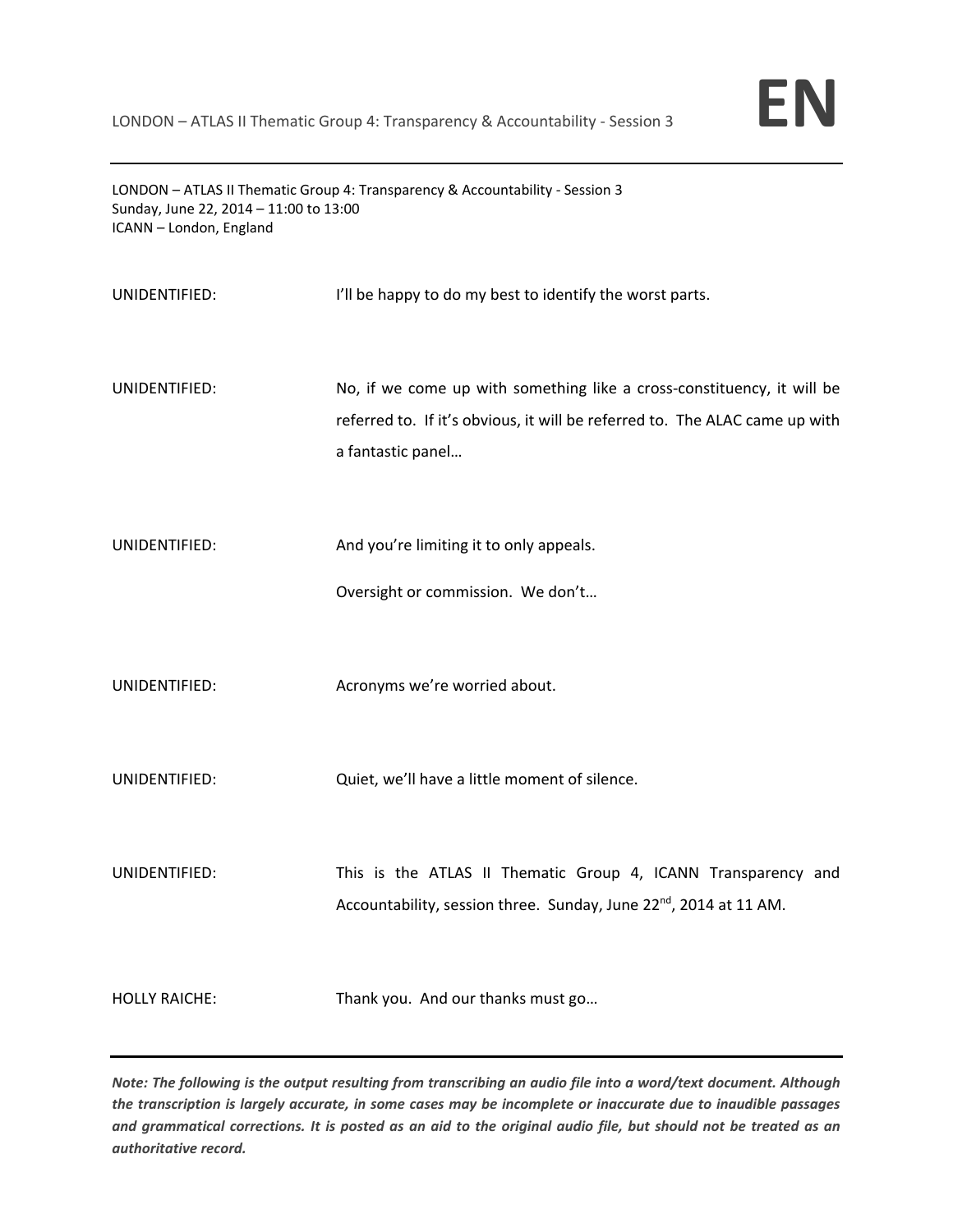I think we should leave the name at the moment, because this is just going to be fraught, to be polite. We have, in principle, recommending something that is cross-constituency, that is a standing as opposed to a working group with an end structure. It is independent. That is, it is not ICANN‐ic, but actually representing a constituency and its scope is Board decisions.

And we're going to come up with a name, and it's not going to be offensive. And, I almost forgot, Christoph's very important point about cross‐pollination. And he's going to come up with a name.

UNIDENTIFIED: …means procedural request. We said a lot now, but I'm confused about what we really agreed on. So are we at a stage right now where we can put something in our wiki, something in writing which we can all see? I mean, this is all in our heads, but there may be different things in different heads.

UNIDENTIFIED: Yes.

UNIDENTIFIED: Just as a very practical thing now. It's on that paper. Is there a way we can put it in the wiki so in the evening, in my room, I can look at that and, you know, think about it? Thanks.

UNIDENTIFIED: That's one of our…

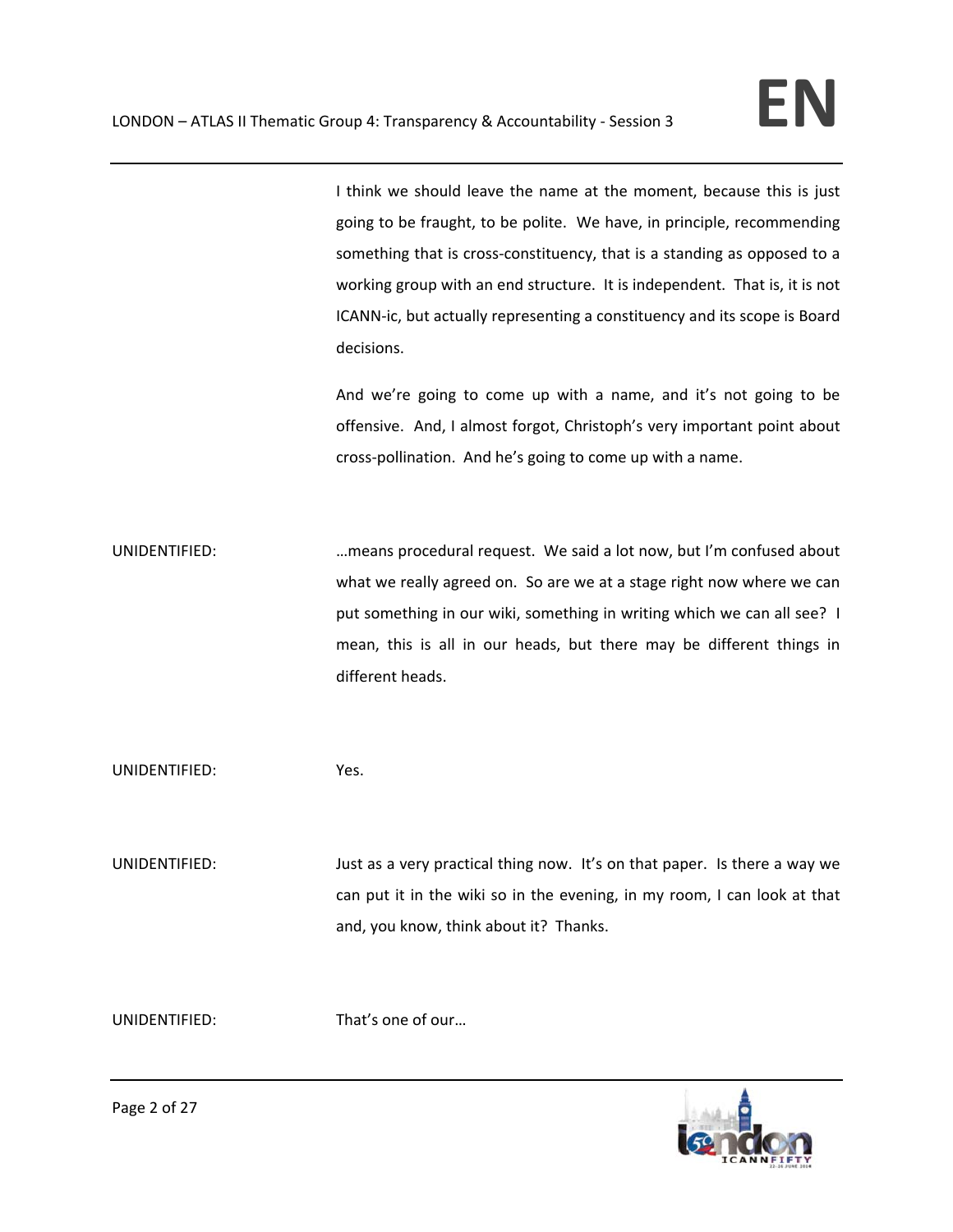HONG XUE: Now we are going to the most difficult part, that's the scope. Now we see this new creation that's going to reveal ICANN Board decision. Can it also be used for this IANA stewardship? Even though ICANN tried to spill it, but we don't have to follow that. Yes.

HOLLY RAICHE: Comment right there. The NRO submission said, look right now, the actual managing of the numbers works very well, it's not problematic. In fact, between the servers and the IRIs, there are already a range of agreements in place, so the whole management, the actual management of the numbers works very well, and the submission from the NRO is don't touch it because it works.

> What they said in their submission is, the function is fine. If you're talking about the actual development of policy in relation to numbers, that is something that ICANN does and that's perhaps more problematic in the sense that, take the technical stuff out of it. Now, I know, Hong, you look very upset.

HOG XUE: But for that IP addresses... ICANN does not make policy on IP addresses. It's all up to RIR, right?

HOLLY RAICHE: That was the point. That is when we're talking about management number issues, that's kind of wrapped up. If we're talking about the DNS or something that may impact, then we don't have that, we don't

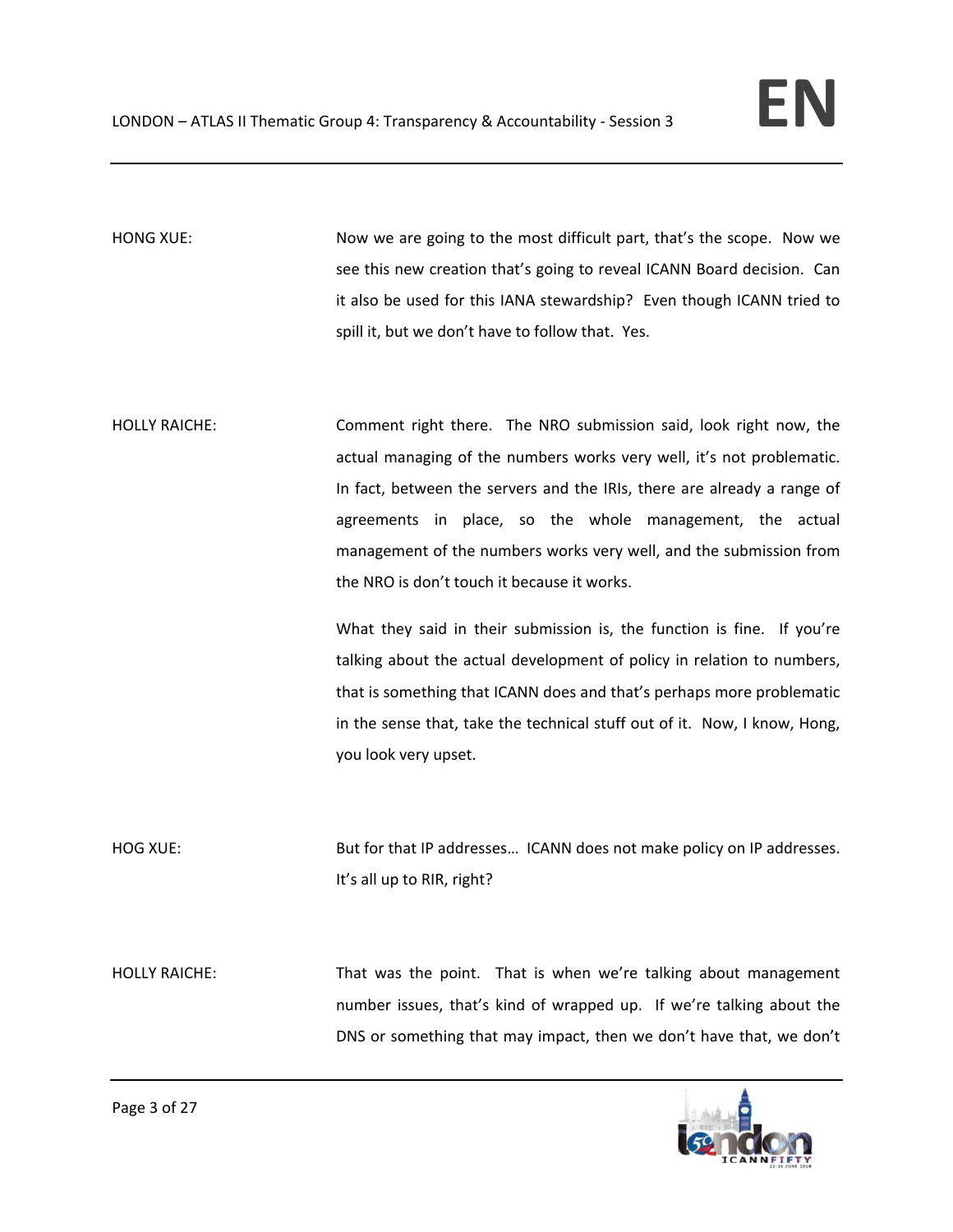have that kind of framework in the same way. So what we're actually about, when we're talking about, what is it that the US government, or other governments, would worry about?

The actual physical, technical management works and will continue to work. So, I think we just take that out. That's what I'm hearing. That it's functioning very well. So, and there are enough agreements in place between the registries, servers, everybody else, to make that work. And they're already accountable to each other.

So that's not seen as an issue. The issue we had to deal with was about Board decisions that are a part from that particular technical management function. Now, you're going... Now tell me why... And does anybody else, this is what I'm thinking as an individual.

I'm not here representing what everybody else says. Any comments?

ALAN GREENBERG: I apologize for walking into this halfway through and maybe I'm addressing something incorrect. I don't see the oversight responsibility as just being Board actions. It's any case where IANA does not seem to be implementing the established policies. So, you know, what happens if, you know, I'll take a ridiculous example.

> Dot com suddenly disappears from the root. There is no policy that says they should. It just disappears. Someone decided to take some action. You know, in a political sense, it's Iran disappears from the root. But, you know, let's take dot com. It's less volatile. But there is more subtle ones also.

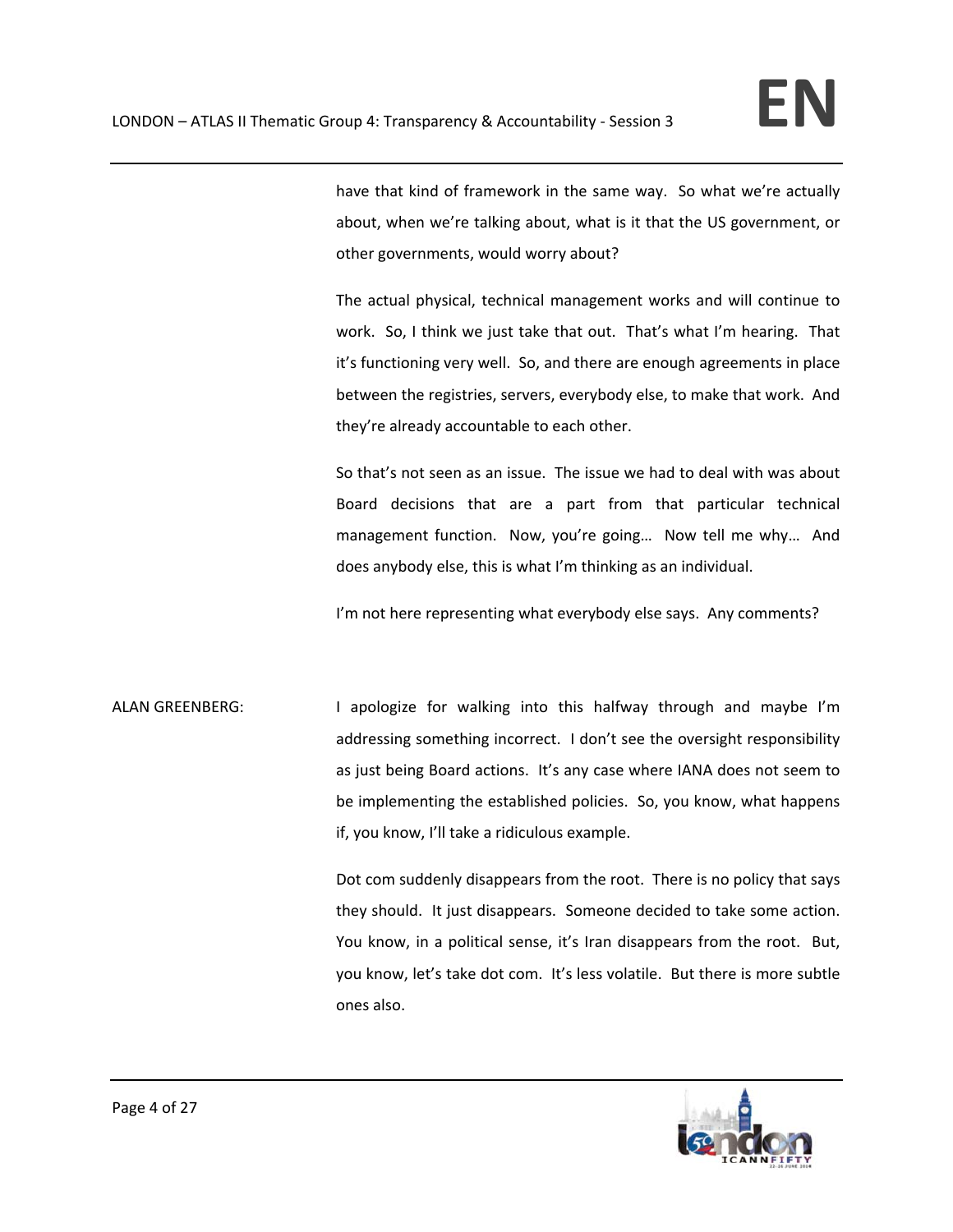So it's just not formal Board action, it's simply things happening which are not in accordance with policy, or things get delayed inordinately, which one can blame purely on bureaucracy but maybe it's a conspiracy. Those are the kind of things that worry people. It's not the formal action the Board takes, makes its decision and publicizes, it's the stuff that happens.

And how do we make sure that doesn't…

HOLLY RAICHE: How about you reframe the scope then?

ALAN GREENBERG: I didn't look at the words were. I just heard what you were saying about, you know, reacting to Board actions and it's far more subtle than that.

UNIDENTIFIED: Well, I was trying to actually bring up the same point as Alan, but what Alan said was far more [?] than I would of. But why were we limiting ourselves to the Board? Right? There is all this [?]…

HONG XUE: But [?] a comment just now, GAC discussing the mission of secret voting by email, to make it transparent for everybody.

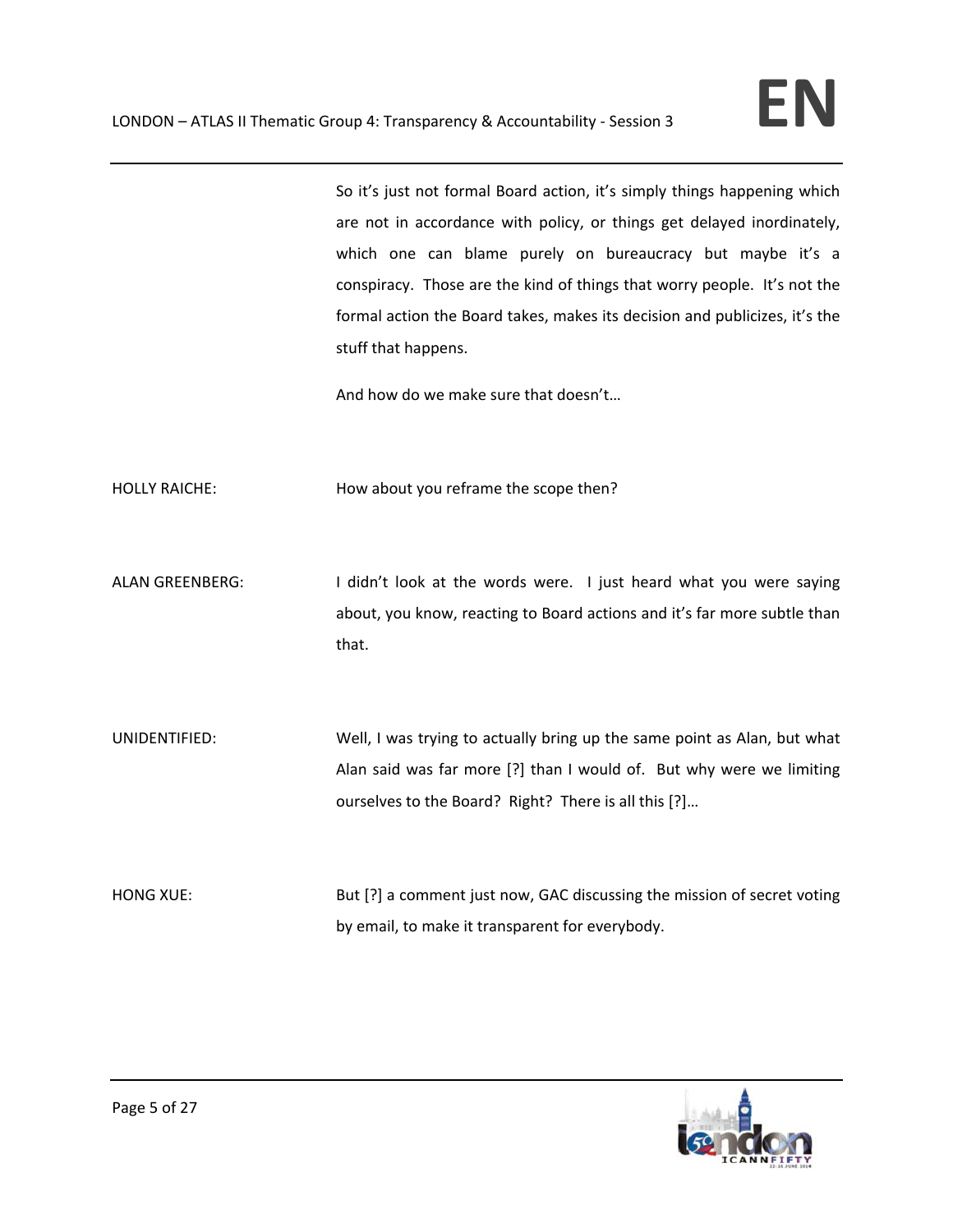JONATHAN [?]: This is Jonathan [?] for the transcript. I guess my first reaction to Alan's point is that the Board is currently the last stop, if you will, inside of ICANN, and that there will in fact be, as we did discuss earlier, lots of internal review mechanisms that exist inside of ICANN to deal with any number of things that come up.

> And the Board is sort of the final arbitrator, and I think that this was about providing a backstop much like the one that NTIA played that was sort of, you know, where to go when all of these other internal systems fail. As opposed to trying to find one entity that would replace all of them and so that…

> Because I don't think that you want a system where every dispute that comes up go to this body instead of the ones that are already built into the ICANN infrastructure generally to handle those things, but you want a final mechanism of appeal. And I think that's why this group was saying Board decisions, because that's the last step when all of these other things have been exhausted, that would still be in place to handle a lot of things going along the way as far as IANA.

> IANA already has a lot of review mechanisms in place today, and today, if they failed, they would ultimately take those things to the Board to resolve, but if we were unhappy with the Board decision, we would take it up with the Department of Commerce, at least in theory. So the question is, can the community come up with its own replacement for the NTIA? And that's why it was confined to decisions of the Board, so that its scope wasn't, any time that you were unhappy at any level, you would go right to this review team to review it.

I think that was the idea anyway.

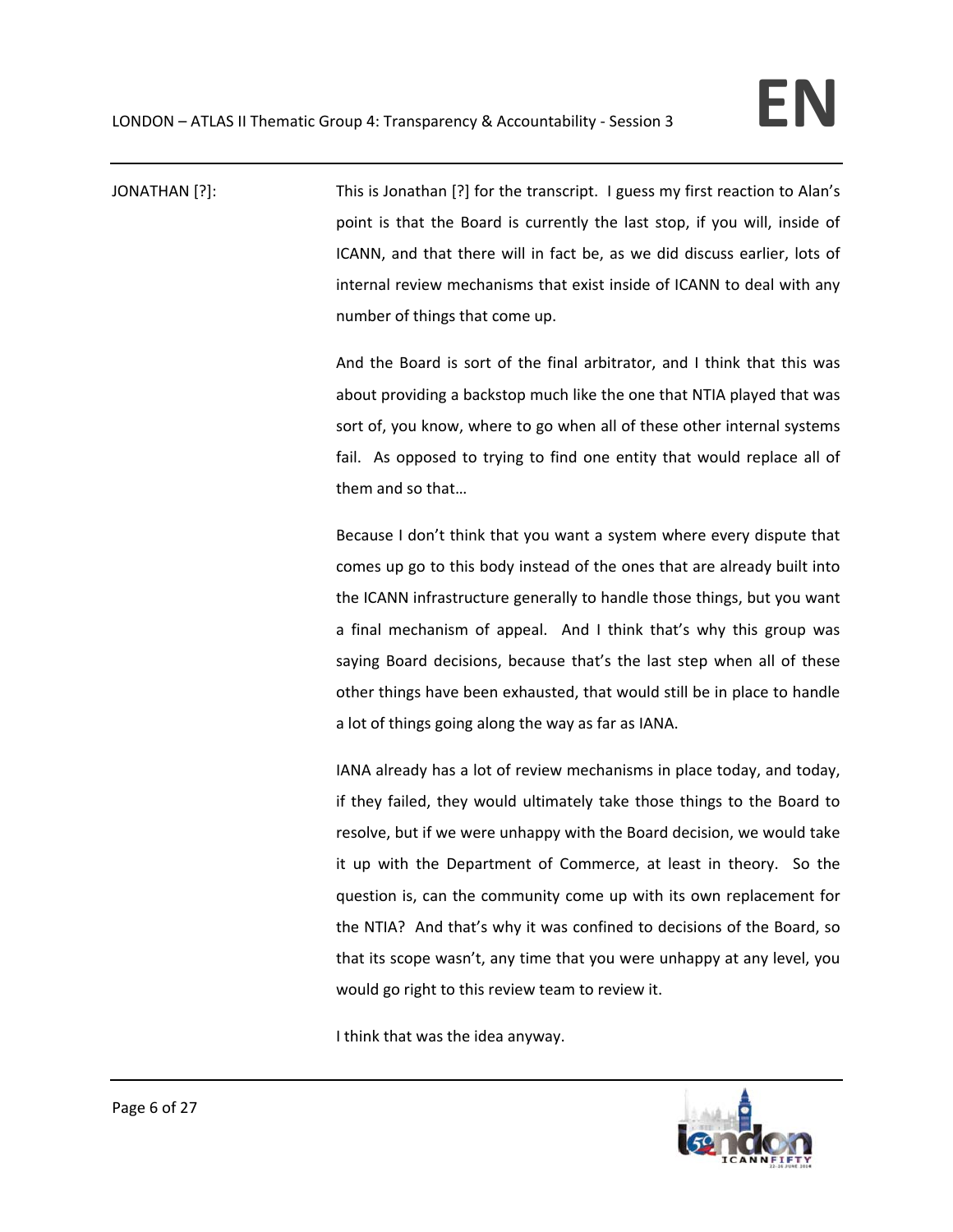ALAN GREENBERG: I don't disagree with that, but that presumes the Board has not been captured, for instance. So taking, disputing a Board action is not the same as being able to dispute inaction, for instance. And as long as the scope is wide enough to cover, to make sure that the world is still running, despite Board action or inaction, or blindness, then I'm happy.

But it can't just be based on Board actions.

HONG XUE: I want to follow what Jonathan mentioned. Sorry, sorry. That's Hong Xue. Yes, your discussion is very inspiring, at least to me. It seems Board decision is too narrow. Probably we think about Board performance, and we can oversee all of their performances, including inaction, right. And the poor management of IANA, why dot com suddenly disappeared, right.

So now it's more than an appeal mechanism. It's really oversight.

ALAN GREENBERG: If I may. I've seen examples, and not necessarily in ICANN but in other places, saying, you know, the Board, or whatever the body is, we meet every two months. And we'll look at it appropriately when we meet in two months. Well, that's not going to be satisfactory in a world that works minute by minute and day by day.

So all I'm saying is it has got to be a little bit wider than Board action…

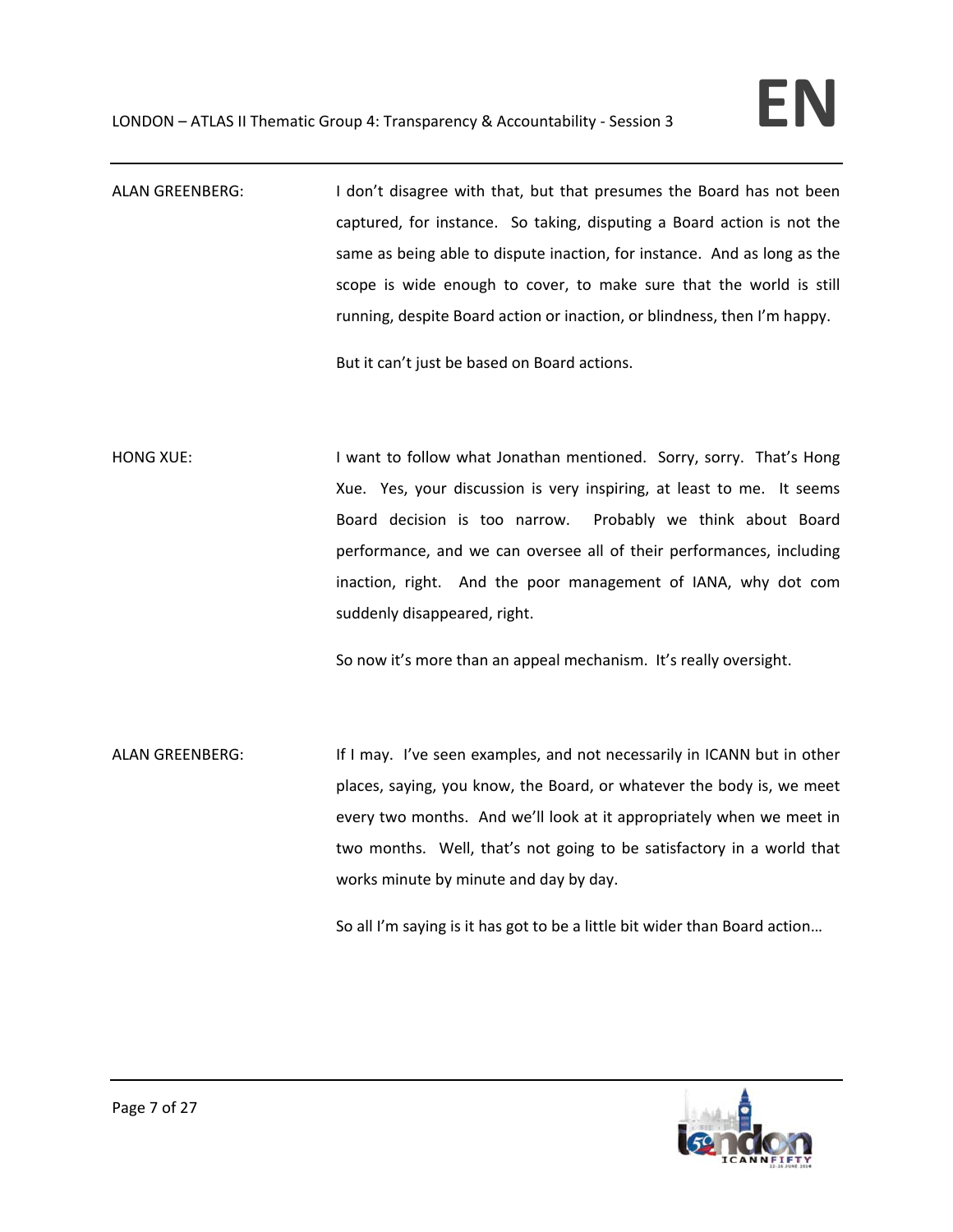| <b>HOLLY RAICHE:</b> | I think that's why we say performance. If it's performance, basically  |
|----------------------|------------------------------------------------------------------------|
|                      | they're sitting on their hands Yeah, if it's oversight or performance, |
|                      | oversight or performance, and basically they're sitting on their hands |

ALAN GREENBERG: I'd be a bit uneasy with the word performance, because that has to…

HOLLY RAICHE: Could you come up with another word? Come up with another word? Yeah. Okay. So, when we're down to wordsmithing [sic], I think conceptually we've got some agreement. Now, that's a narrow, that's a narrow outcome because some of our broader outcomes, we're actually going to have to put some flesh on them.

> And I think in the afternoon we're going to have to put some flesh on the accessibility. We had from Scott's perspective, and perhaps from Grahm's as well, the importance of the ALSs in terms of outreach. We had identified issues of, sorry, accessibility in terms of simplification of how do you participate on an one‐off instance, on an individual basis, on all those, periodic basis, all those sorts of issues where accessibility.

> We haven't talked a lot about transparency. And one of the things thought that was mentioned in passing was, transparency also means you can actually find the information, you're not completely swamped by it. There is so much of it you don't know what's there. Christoph.

CHRISTOPH WOLF: I also wanted to raise the issue of transparency, but with a special focus on this review, or review body, oversight body. A typical problem of

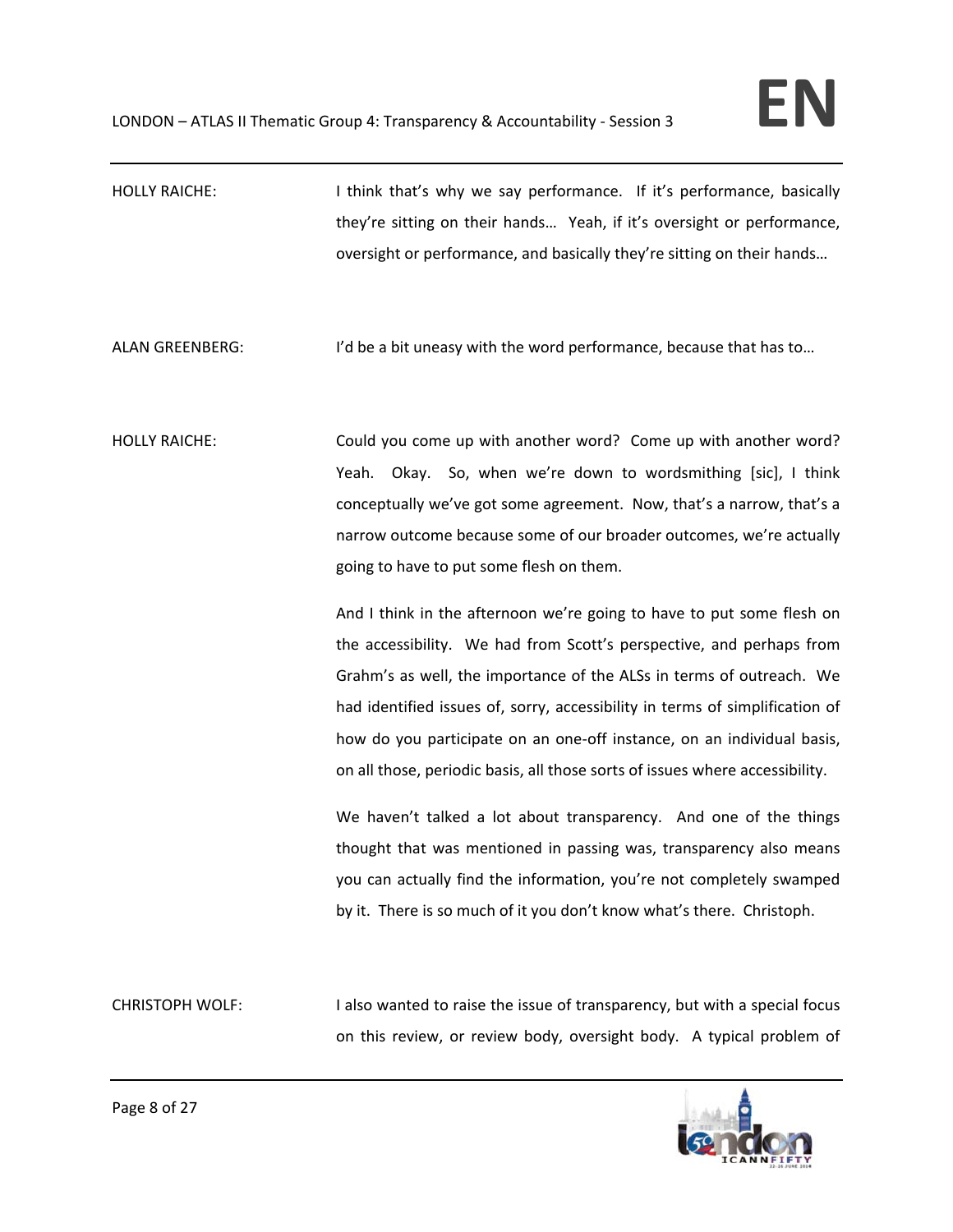oversight is that you have a big organization, and a small body that is supposed to oversight the big organization. Now, obviously the small body cannot oversight without help, because just the small number of people is not capable of doing that.

Now, one approach with that is transparency. Transparency in the way that the wider community, that is supposedly also be represented in that oversight body, has access to information to analyze what the organization that is to be controlled does, and refer to that oversight body issues.

So in that way support the oversight body. That's one aspect. The other aspect we didn't mention is, of course, in order to be able to perform oversight, the body needs to have access to information in the direct relationship to their organization that is to be oversight.

So that needs to be a right to ask information and to get information if they need that. I think we didn't mention that.

HOLLY RAICHE: Do we actually want to write that in? I think surely the assumption, if you've got one of those bodies is they'd have access to information. Maybe I'm just assuming because I can't imagine you would have an oversight body that would be denied access to all of the relevant information.

## [CROSSTALK]

CHRISTOPH WOLF: …naïve? I mean, don't we have to mention things like that?

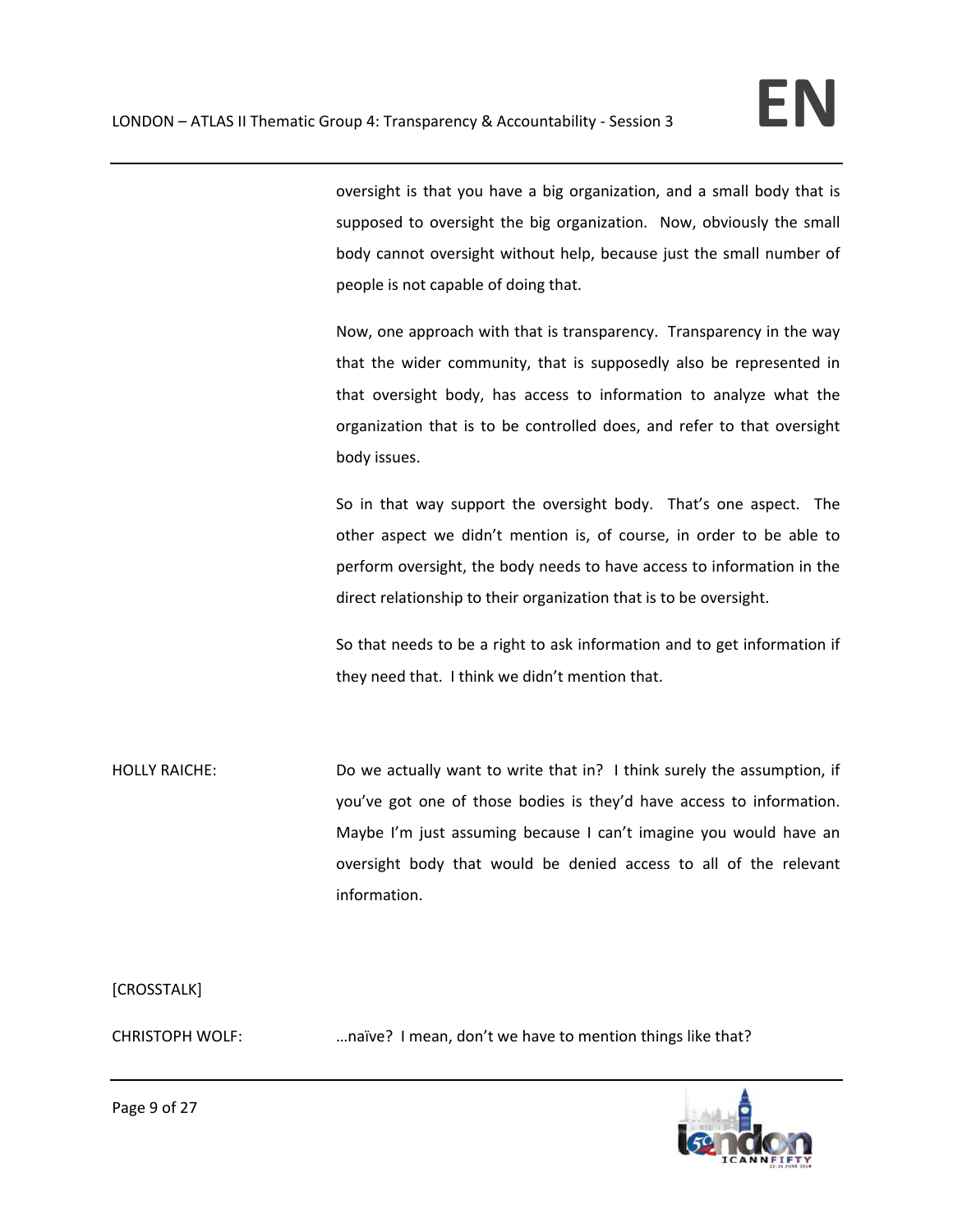| <b>HOLLY RAICHE:</b>    | We can.                                                                                                                                                                                                                                                                                                                                                                                                                                                       |
|-------------------------|---------------------------------------------------------------------------------------------------------------------------------------------------------------------------------------------------------------------------------------------------------------------------------------------------------------------------------------------------------------------------------------------------------------------------------------------------------------|
| <b>CHRISTOPH WOLF:</b>  | It's Christoph Wolf speaking again. Just, I mean, it's a typical issue<br>It's a typical issue for parliaments all over the world, that they don't get<br>the information from the executive, they need to perform their<br>oversight.                                                                                                                                                                                                                        |
| <b>UNKNOWN SPEAKER:</b> | [?]. Just a question, maybe this has already been discussed. If it has<br>been, I apologize, but have we discussed what this cross-constituency<br>standing committee, who the, who will be part of that committee? And<br>how will that committee<br>You say it's cross-constituency, so I'm assuming that each<br>Okay.<br>constituency will elect one or two, do we need to discuss that?                                                                  |
| <b>HOLLY RAICHE:</b>    | At this stage, I think I want to go through all of the recommendations<br>that we have, and then that's a level of detail that I'm not sure we've<br>got time to go through. Do people want to go through it now? Because<br>I'd like to go through and pick up all of the sorts of things that we have<br>said as recommendations, and get them all down before we go into<br>detail.<br>Desauce Luise inst thinking enother counter of other things that us |

Because I was just thinking another couple of other things that we, just... We also talked about the two sort of entry points for non-ICANN

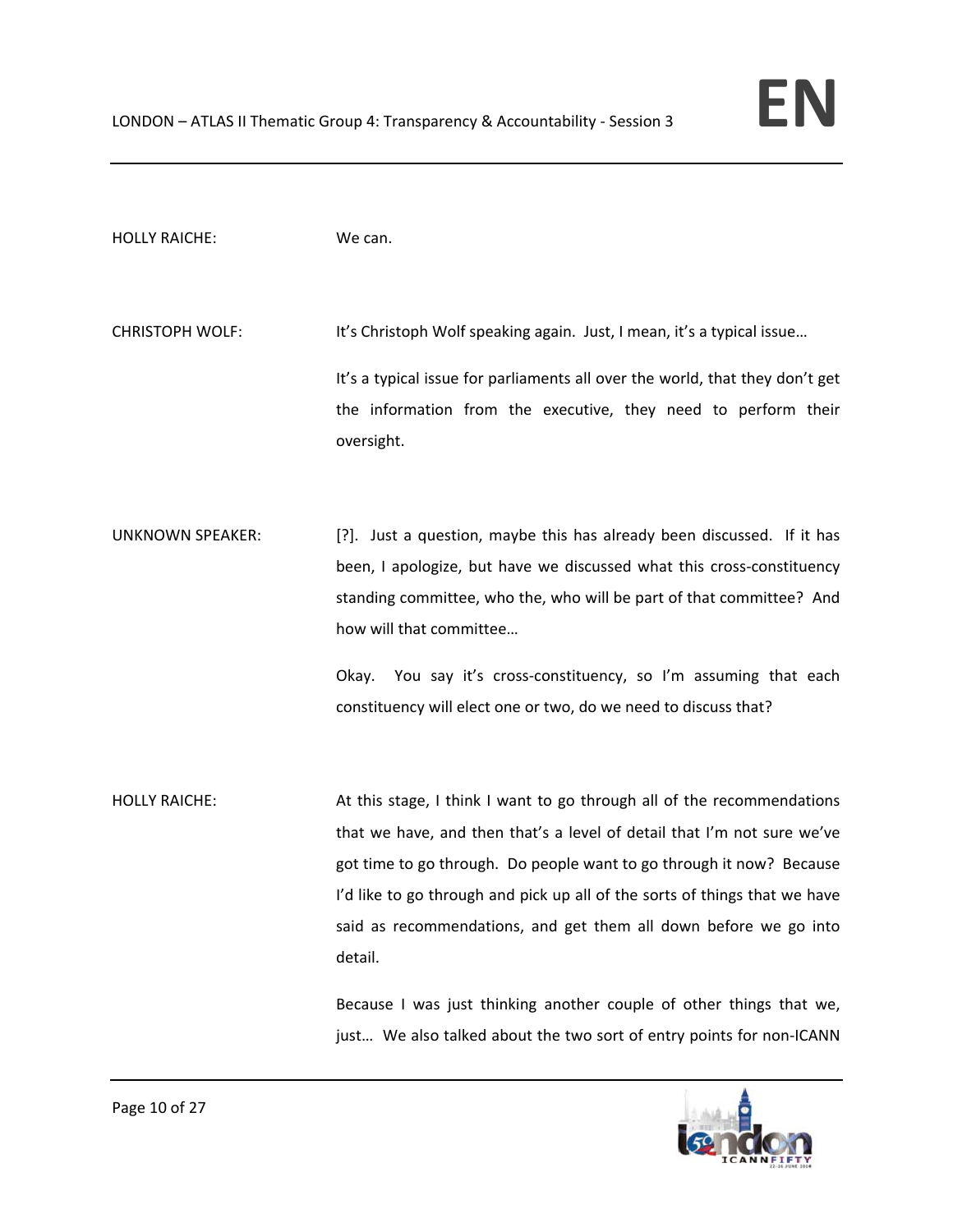people to make complaints, to seek information, being compliance and the TIO. And with the TIO, one of the recommendations was to widen its jurisdiction because right now, 80% of the complaints they get, they can't deal with. And so, there is two ways to address that.

One is to say, you need to actually broaden your, think of broadening your jurisdiction, and/or documenting the nature of all of the complaints that you get, as well as compliance gets. So that there is awareness of what issues are out there in the community that are not being solved by ICANN, not even being dealt with by ICANN.

And find mechanisms so that those complaints can be dealt with. It may simply be information.

ALAN GREENBERG: I raised my hand originally when we were talking about transparency, but you've just come back to it. When the ATRT 2 started its work, we came up with a concept of the default should be transparency and openness. That is, information of any sort should not be concealed unless there is a substantive reason for not making it available.

> So yes, an oversight committee might have access to additional information, which cannot be made public for whatever reason, contractual or personal reasons, or whatever. But in the general course of business, unless there is a reason for not disclosing, it must be disclosed. And that covers a lot of what you're talking about.

> I mean, partly this is the reality of, you cannot publish everything in an useable form, otherwise you just get inundated with data that's not accessible. So, you know, everyone always does filtering at some level.

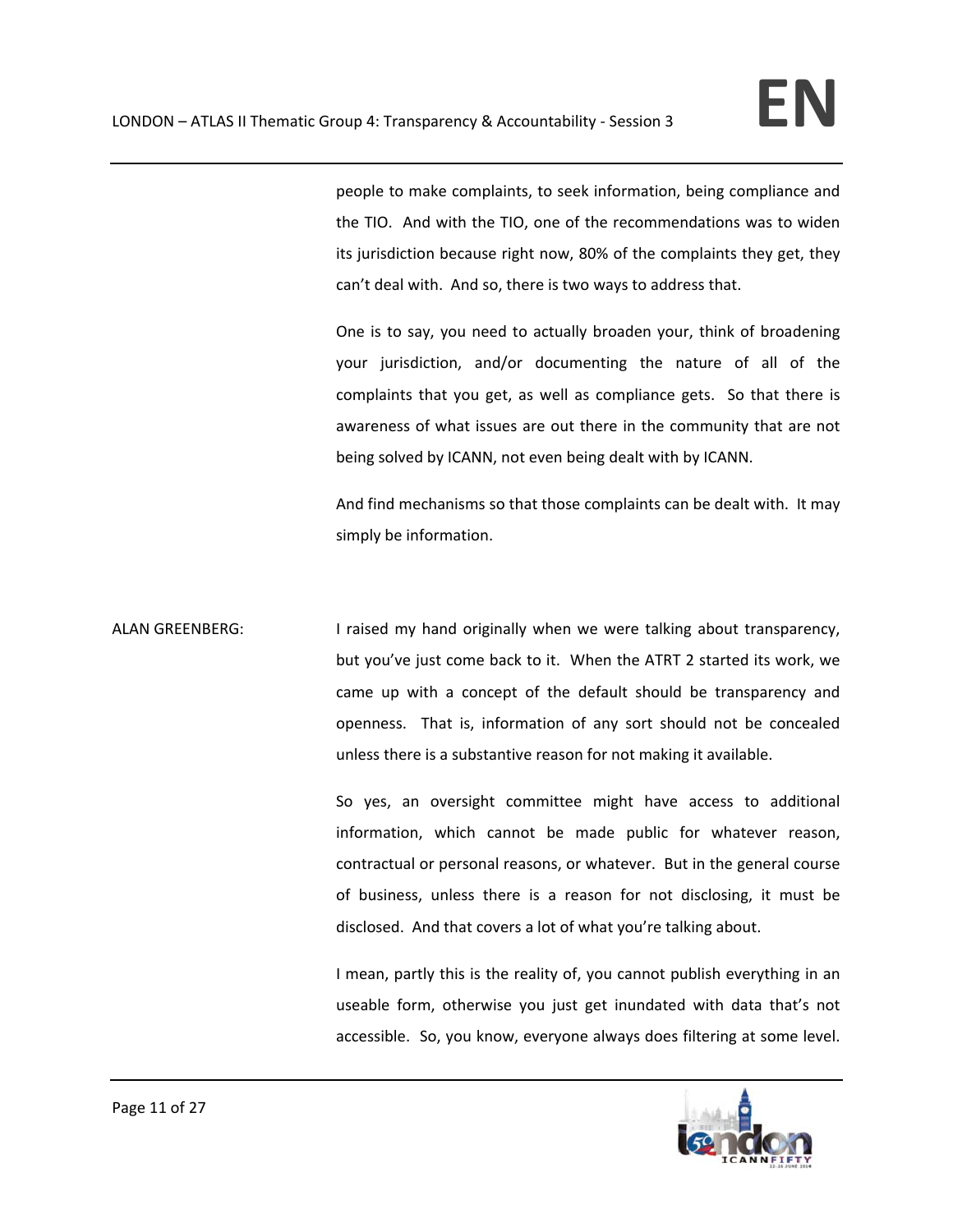But information that is of interest to the community should not be undisclosed unless there is a substantive reason for doing it.

And that must be almost an underlying credo that goes along with all of this.

- HOLLY RAICHE: Without a doubt. I think we just state... I think if people are comfortable with it, I think we just state, as a recommendation, that open… Openness and transparency is the default position for information, for ICANN information. Full stop.
- ALAN GREENBERG: The buzzwords were essentially, it should be built into the DNA, that is you shouldn't have to convince someone to make something available every time there is a new piece of information, the default is, unless there is a reason they aren't disclosing, it should be available.

Again, subject to the reality of, you don't want to have an infinite number of people doing the disclosing and the publishing.

HOLLY RAICHE: Now, what else have we... Because I'm thinking over lunch, trying to capture on the screen everything that we've said. So we've got that principle, we've got our cross‐constituency principle, we have the stuff about compliance, we have a definition of accountability that we start with, what are we talking about?

We have…

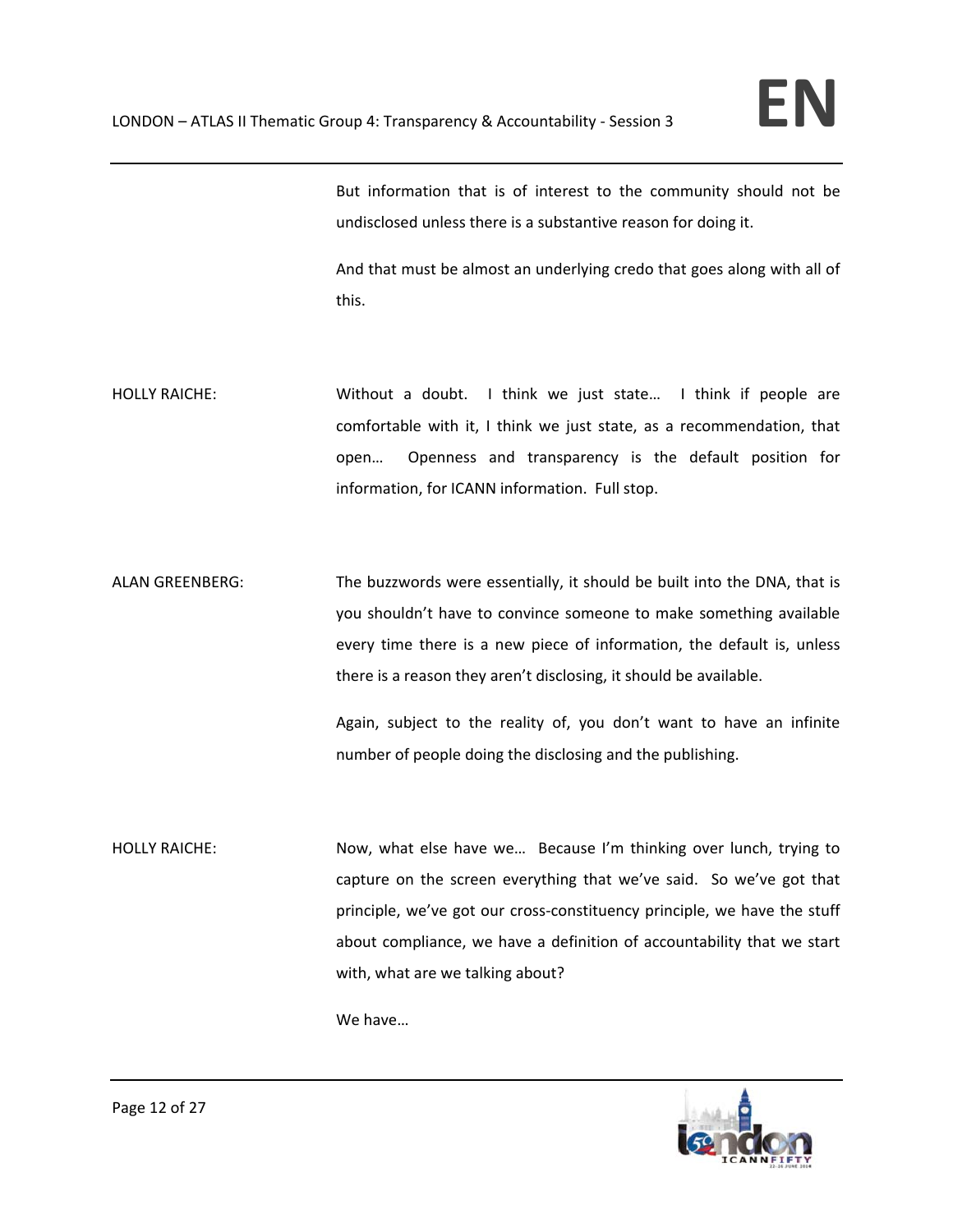JONATHON [?]: The other issue was this notion of accessibility, I think is the other piece that we wanted to make part of the recommendation, which is that true accountability will only happen with greater accessibility to ICANN processes by periodic interveners, and that's going to come through reforms of transparency in terms of how information is presented in a simplified way.

> How comment periods are handled, etc. That increase accessibility has to be a part and parcel of increased accountability.

HOLLY RAICHE: Is there a recommendation that ALAC be involved in, and there are processes for the ccNSO, there are processes for GAC, there are processes for the GNSO. There are a whole range of processes. So, to say all processes… Take a deep breath and go really, but somewhere in there it ought to be possible and easy for individuals to intervene on an one issue, on a periodic basis.

> That you should not have to be an ICANN denizen so to speak, to be able to participate. It should be possible. And there are a lot of, I guess, I'm aware that there are a lot of processes that people can intervene, but it is a knowledge of that there is an issue, it's making a decision to have, you know, a RSs feed onto your computer, so that you're always informed when there is a new issue that's open for policy and so forth.

> It is, in one sense, it's already open. In another sense, it's bloody hard to figure out how.

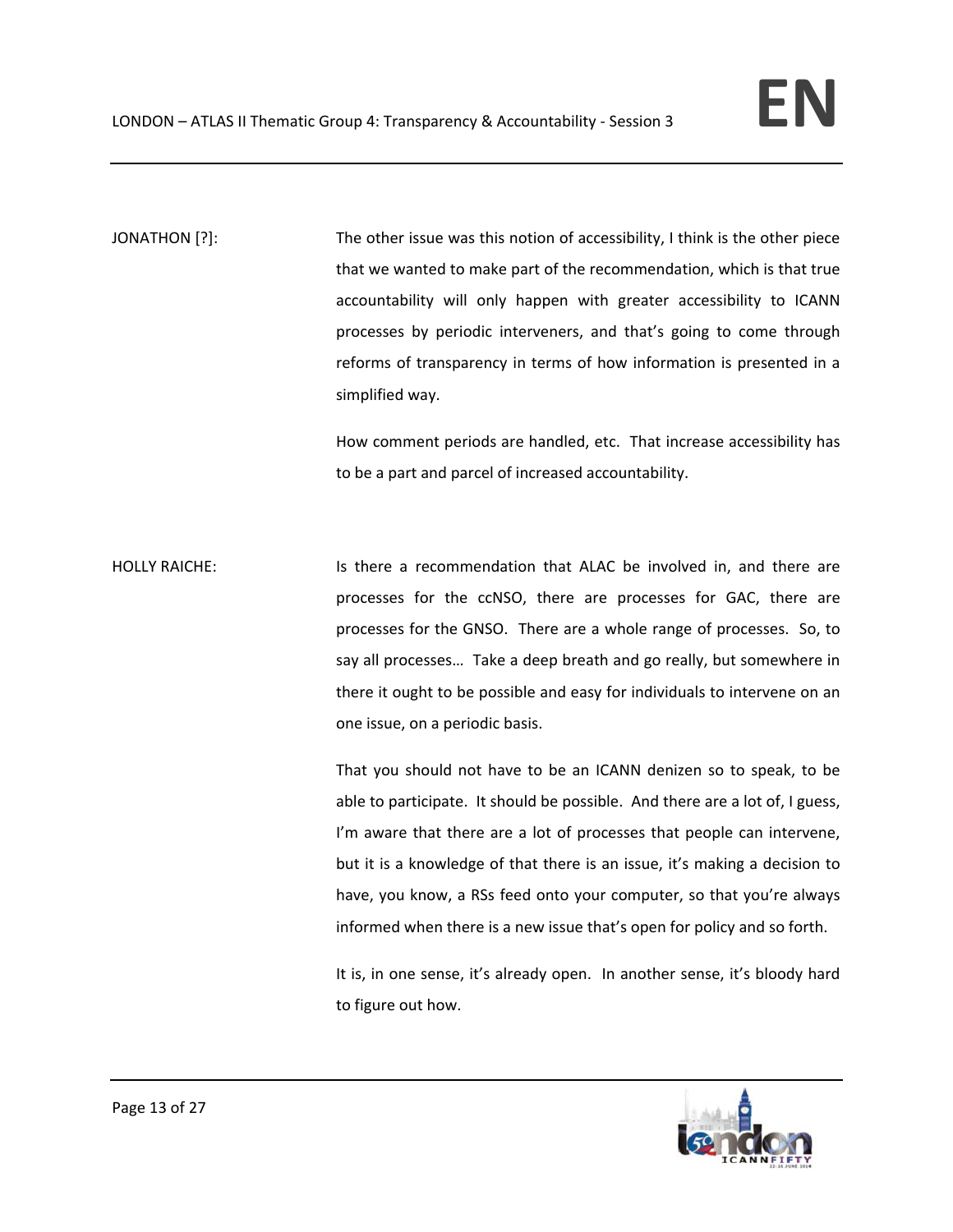JONATHON [?]: And it's not being ignored as an issue either. ATRT delved into it a little bit, the my ICANN website has gone a little bit in the way that the European Commission has in that you can kind of subscribe to be informed about individual issues that matter to you, rather than having to pay attention to everything.

> So that you can be informed that there is a public comment on an issue that you've predetermined that you're interested in. You know, again, I think part of the issue is boiling things down more, so that when these public comment periods come, people can more easily sit down, look at just that public comment, call for public comment, and ascertain what the question is that's actually being asked in a concise way.

I think that simplification is something that would improve accessibility.

ALAN GREENBERG: It's Alan speaking. I think we really want to avoid getting into the details too much. It's easy enough to demand that you want access to everything, and that tends to be described as drinking from a fire hose. That stuff is dumped at you at such a rate that yes, they're not hiding anything, but…

> But even that is difficult. I got a notification on My ICANN a few weeks ago about a new CEO, Rob [Bickstrum?]. They had updated his bio page for some reason, and it got distributed that night to everyone. [Laughter]

No, no…

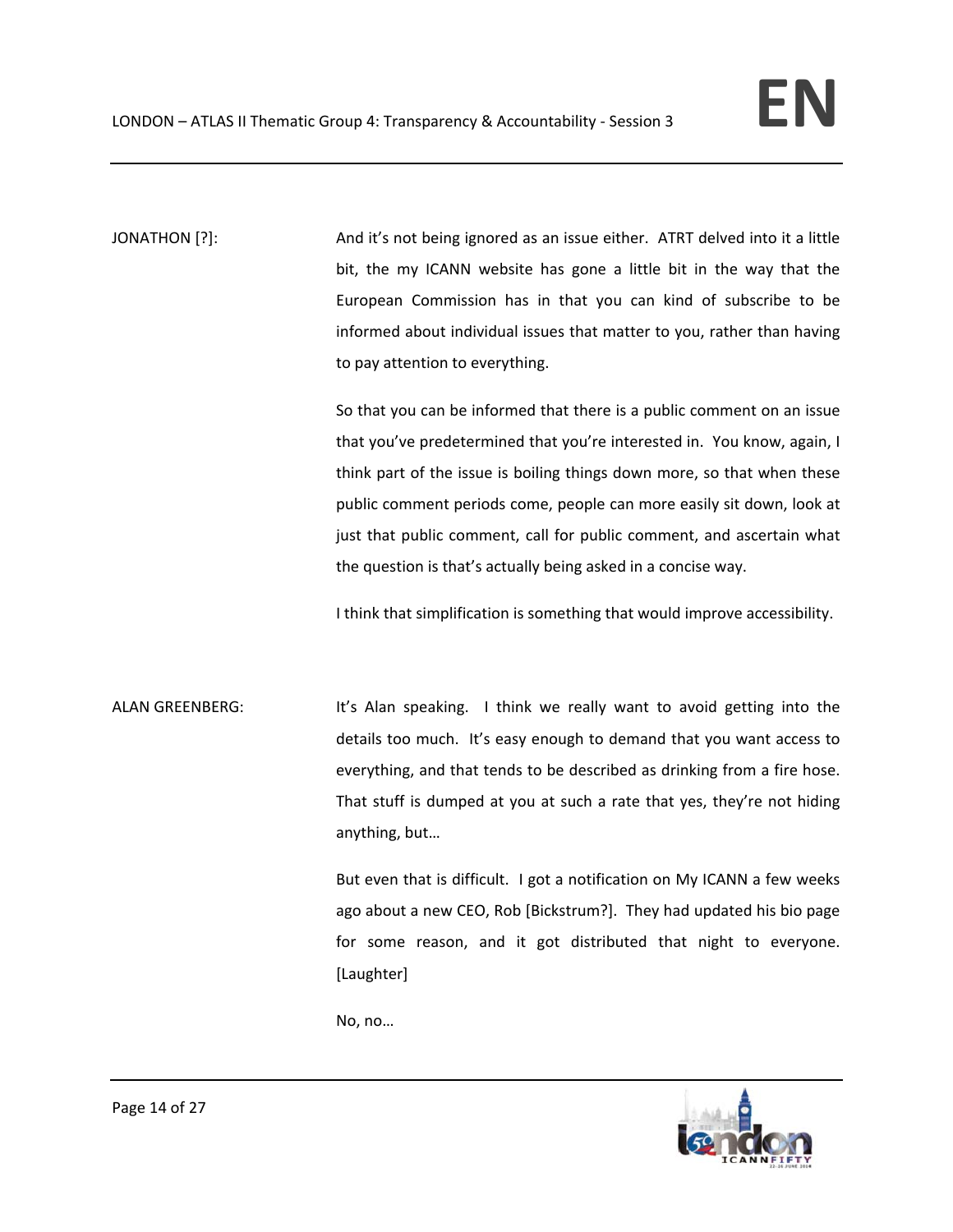All I'm saying is it's a difficult thing to get quite right, so I think we want to stay out of the details too much.

JONATHON [?]: …. I think that we can make the point that we believe that periodic participation is essential for more global participation in ICANN process [?]…

HOLLY RAICHE: What about words like continue simplification of access to ICANN information and processes for…? Something like that, to acknowledge the starting, but to acknowledge it's still not very easy to do this stuff.

JONATHON [?]: ALAC recognizes that work is ongoing…

HOLLY RAICHE: Okay. So if we leave at, continue process of simplification for... Continue the processes for the ease of participation in ICANN processes, or something like that.

OKSANA PRYKHODKO: Oksana Prykhodko. I was thinking it could be one of this steering committee to advise how to simplify what problems users need with finding information.

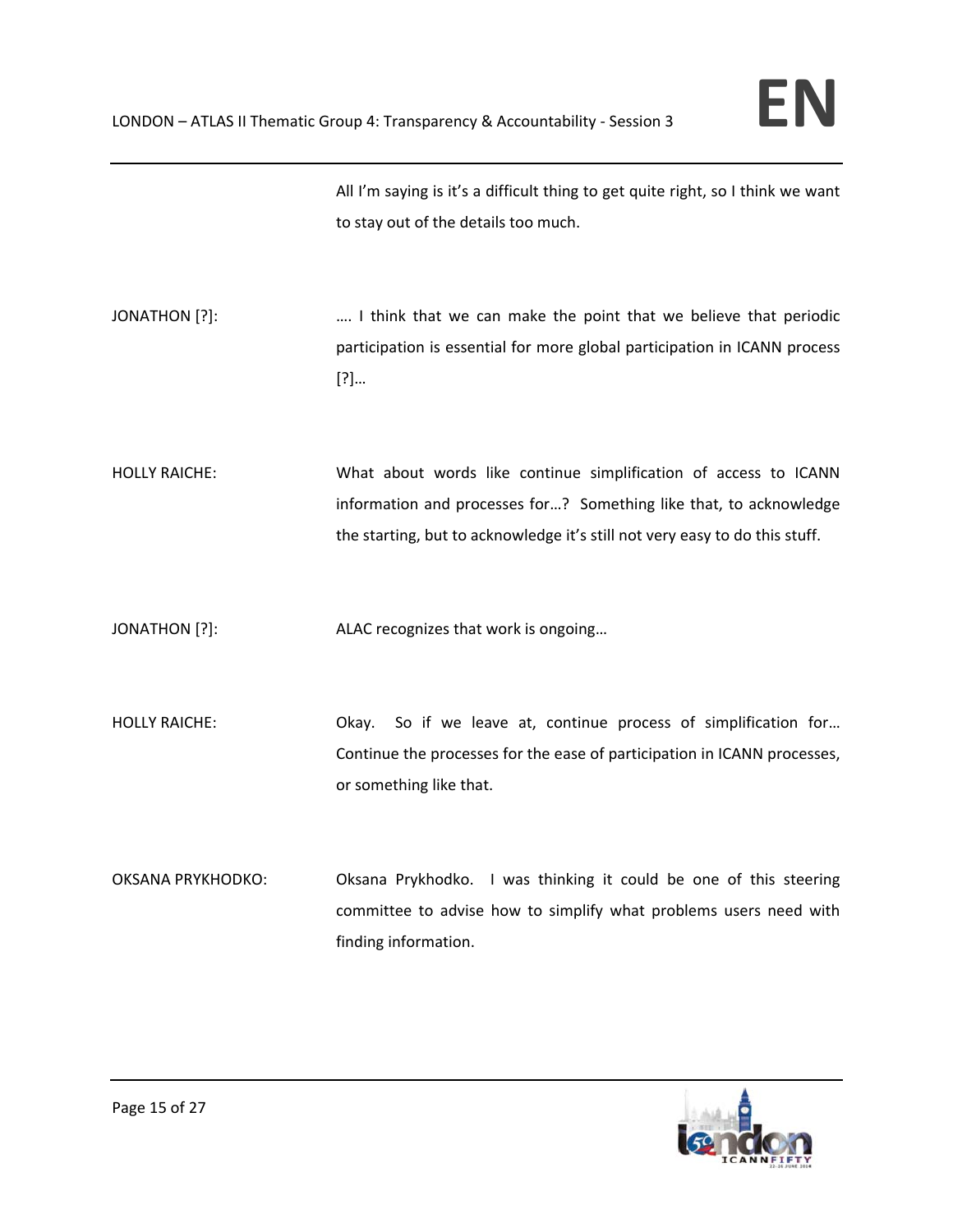| <b>HOLLY RAICHE:</b> | Do I have any other ways of phrasing it? Because if not, people can<br>have an early lunch while we try to come up with a list of what we said.<br>I don't think it's 10 recommendations, but I think it's enough, and then<br>we can wordsmith this afternoon.<br>Now, am I allowed to end the session? Is there, are we supposed to<br>have a fourth session?<br>Sorry? So it starts at three.<br>So our final session is just one to three?<br>Really a catered lunch?<br>Oh, we've got to walk for lunch. Oh, that one. Not the 45 minute one.<br>I can do that. |
|----------------------|----------------------------------------------------------------------------------------------------------------------------------------------------------------------------------------------------------------------------------------------------------------------------------------------------------------------------------------------------------------------------------------------------------------------------------------------------------------------------------------------------------------------------------------------------------------------|
|                      | What I think we'll do, people can take a break now, but anybody that<br>wants to stay back and just wordsmith this stuff, people are welcome<br>to, because I think we've got some wordsmithing [sic] to do. And then<br>we're not going to have a lot to do after lunch, which is a good thing.<br>Scott.                                                                                                                                                                                                                                                           |
| SCOTT:               | On the subject of wordsmithing [sic], I think we've kind of abandon the<br>oversight committee idea, but I had come up with a name.                                                                                                                                                                                                                                                                                                                                                                                                                                  |
| <b>HOLLY RAICHE:</b> | I'm don't, I'm not                                                                                                                                                                                                                                                                                                                                                                                                                                                                                                                                                   |

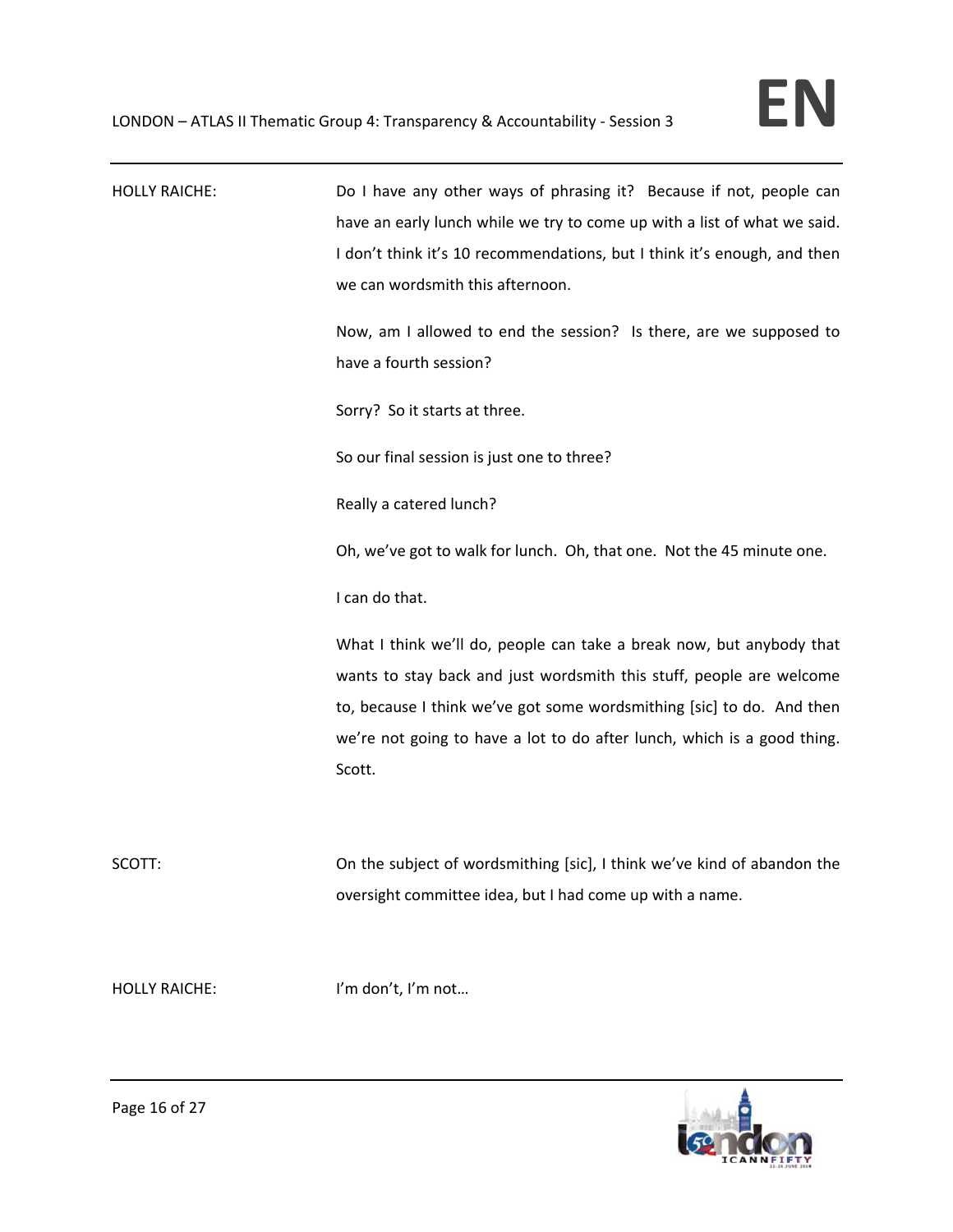SCOTT: The non-allied effectiveness review forum. NERF. It's [?] to NERF the Board's decisions. [Laughter] I should probably not be on the wordsmithing [sic].

HOLLY RAICHE: No, I don't think so. Now look, people can have... Are there any issues that are outstanding that we have not captured? No, I mean, I'm asking if people have thought about the things that we have not discussed, that we should, that would form the basis. And we've got Okana, and we've got Garth had his hand up first.

GARTH GRAHAM: Garth Graham. One of the areas that we've never visited in the sense of control, which is something that I don't even want to get into, about the control aspect, is what happens if this, and I'm going to call it the cross‐ community, or cross‐constituency commission, finds that somebody has violated something?

> Something is found to be wrong. What are the sanctions and where do they come from?

HOLLY RAICHE: I think that's a good question. We've got the scope but we didn't have the enforcement power. And if we don't have the enforcement power, then there will be a report to the Board saying, "We think you're very naughty." But we're going back to, let's go back to what Jonathon was saying. In the bylaws, this has to be put in the bylaws, and so in the bylaws, there would have to be some mechanism to say, "Now that we

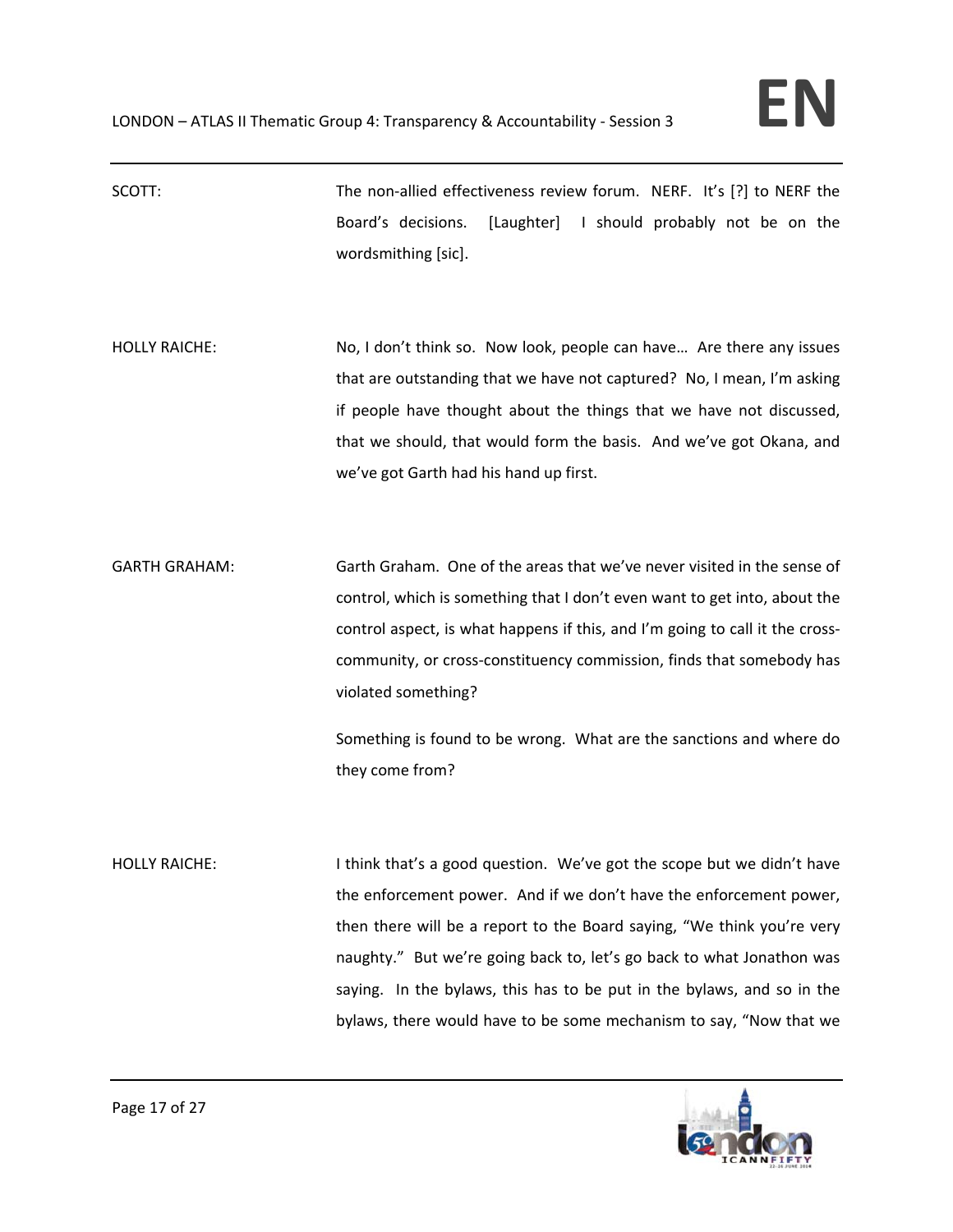have reviewed your processes, inaction, your failure to meet when there was a crisis, whatever.

What can they do? Suggestions would include, I don't think they would not have the power to actually fire Board members, I don't think we've been given that power, but what… In the administrative law area, what you often is a rule that you must reconsider something. So say for example, in administrative law terms, you've taken into account factors that you shouldn't have and made a decision, or you've made a decision where in fact, you've taken the wrong things into account, or things like that where in fact you can say, "You must now make a decision based on XXX."

[Laughter]

UNIDENTIFIED: Actually that's Queensland Beer.

HOLLY RAICHE: Allan?

ALLAN GREENBERG: We have reconsideration rules in ICANN right now. Miraculously, every time the Board considers something they say we didn't make a mistake. We can change the terms and have the reconsideration factor in substance, which it doesn't right now. Right now it only looks at process, and they can still do that.

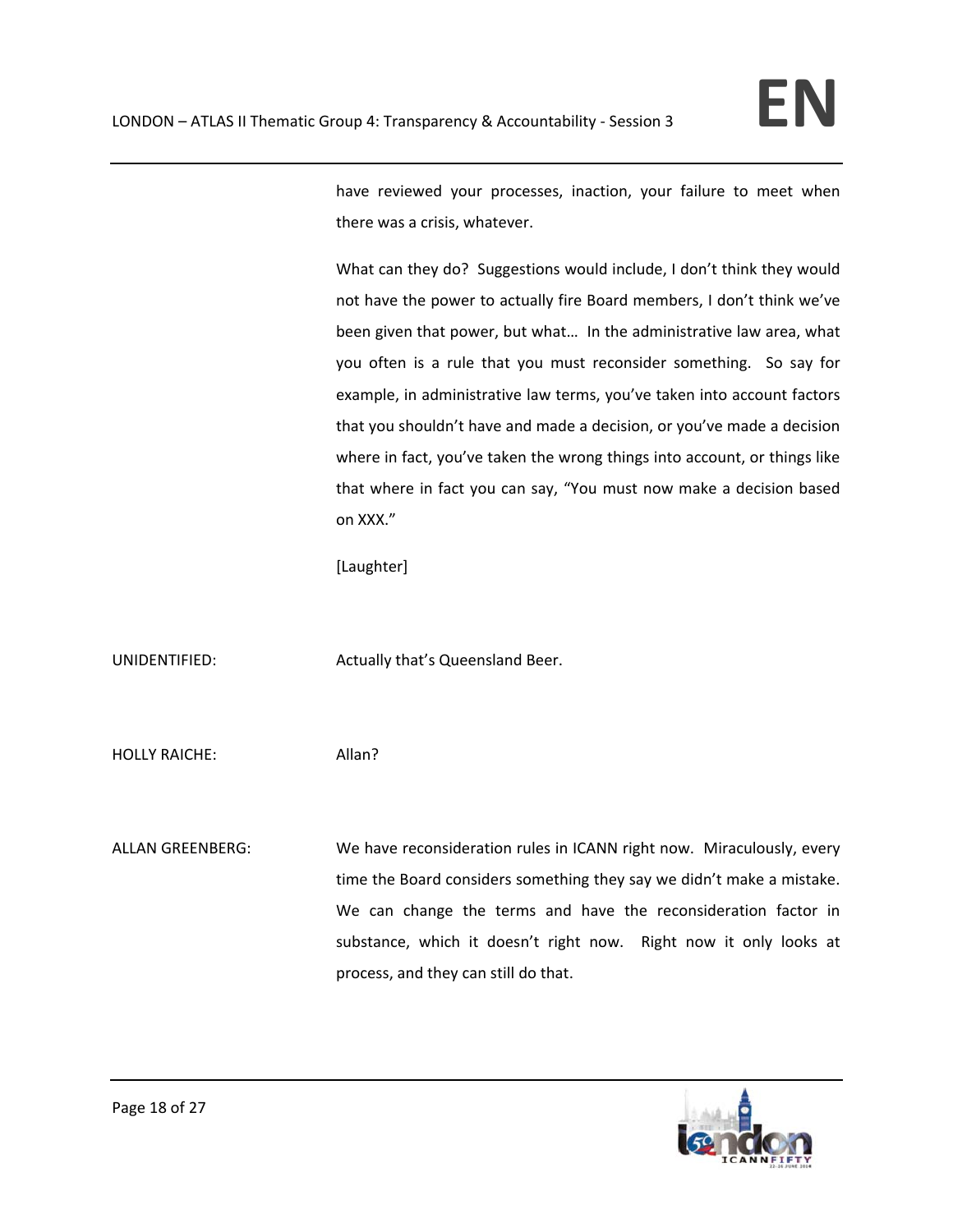A Board that's been captured, is captured, and they're not likely to change their mind. That's right. And I don't know what it is or how it is, but there has got to be something which will compel them to change their mind if there is overwhelming belief in the community that they've made a wrong decision.

CHRISTOPH WOLF: Christoph speaking. I think if we empower the oversight body too much, we have to say problem of the oversight body is captured, then the same problem. So I think that doesn't solve the question. I think, I'm not arguing against giving certain powers to that oversight body, but I think, probably the main power of the body is to make explicit what they think wrongdoings or deficiencies of something. Just make it public.

> The idea to empower the body in a judicial way, to enforce something onto ICANN, I think, would almost to kind of replacing the Board of Directors, at least potentially. And I think that's a problematic approach. Yeah.

UNIDENTIFIED: Well, I think theoretically, if we have this cross-constituency supervisory, or whatever group, then theoretically it's topic when things go to this committee or to this body. Am I right? And I think, I agree to some extent, that we need power to be given to this body, a certain level of power anyway, otherwise the Board is going to say thank you very much and, you know, okay thank you for your advice, and okay, period. Case closed.

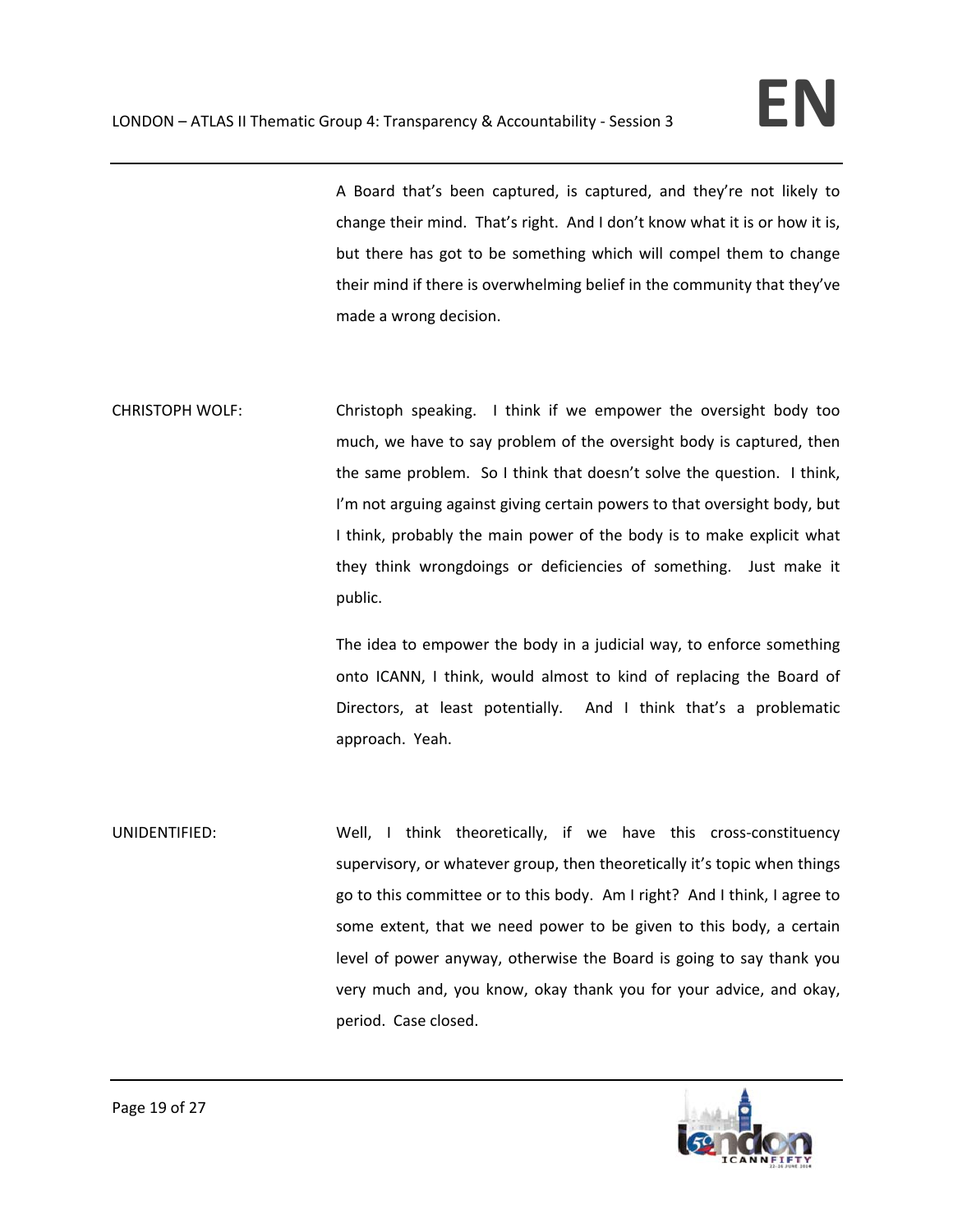You know, I think to the very least, we can maybe learn something from this, borrow what we are doing with this IOP kind of or something. You should probably have the authority or a certain amount of power to reject or to enforce the Board into doing something, based on the rounds and things that complaint, you know, regarding the performance of the Board.

JONATHAN [?]: Hopefully this would be a body that would probably never be used. And the fact that it's cross-constituency, which includes all the SOs, ACs, [?] etc. would suggest that capture would be difficult. I think [?]… some kind of power to undo, or to unwind, or to do something [?]…

HONG XUE: If you look at the current RIP, their decision was a full, their decision is binding to the Board. The Board will have to comply with the decision. So our side committee's decision should also be binding to the Board. That's what we're talking about. They should have the enforcement power, that's more than watchdog.

> But what is clear is that they are overseeing Board as a group. They're not punishing any individual and qualifying Board member. They should be up to the discipline of the Board.

ALAN GREENBERG: Two things. It's Alan speaking. Number one, if in most properly constituted corporations, and certainly under ICANN's rules, the Board members are required to do what they believe is best for the

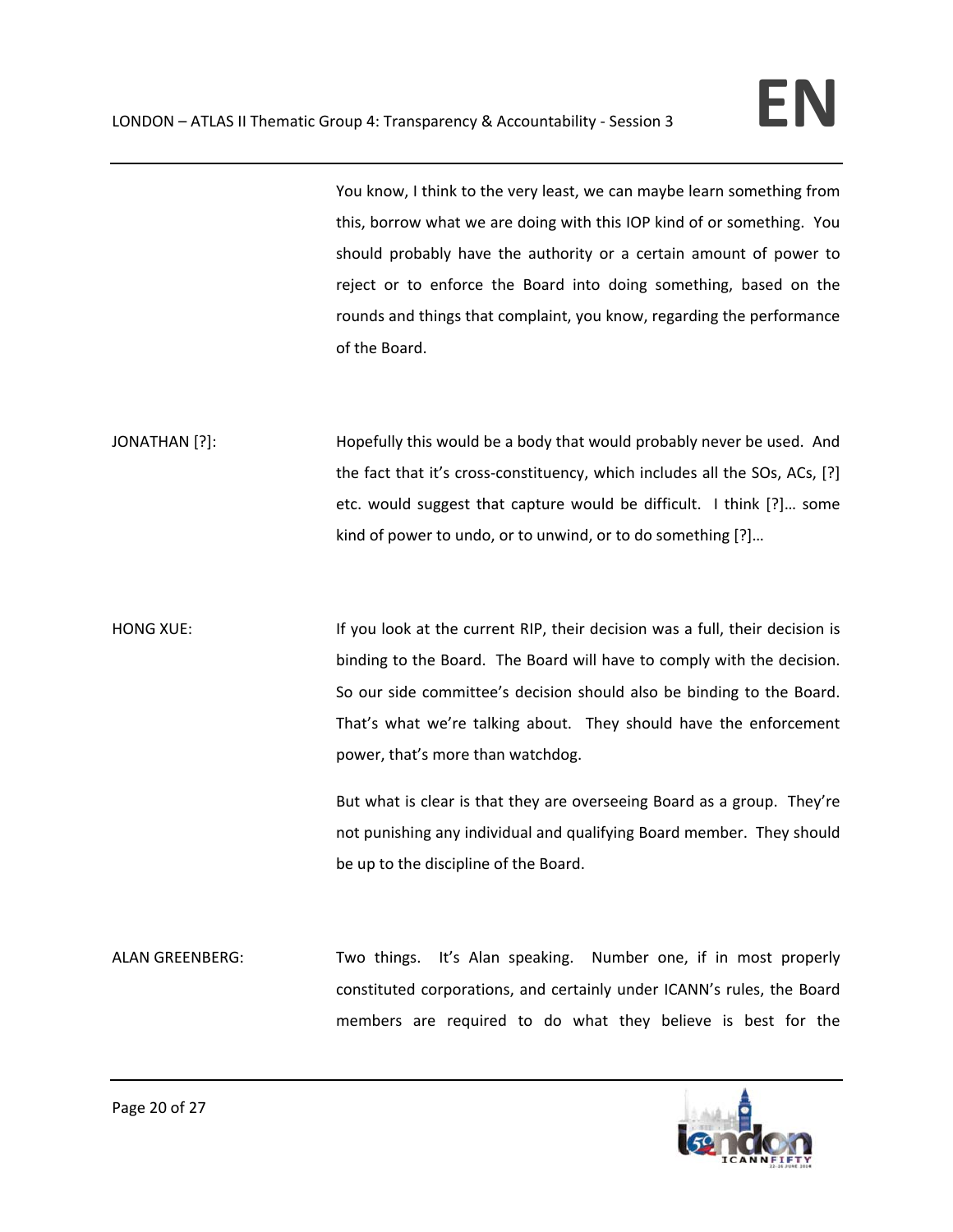organization. Imposing a rule on them from outside and saying they must take certain action, may well be in conflict with those kind of corporate Board rules, and I think we have to take that into account.

The other question I have is, have you discussed at all the voting threshold for this oversight body to make decisions? If this is a cross‐ community type of group, as one finds in ICANN, you are not going to find unanimity necessarily. And you know, do the GAC members have more power than the ALAC members? As an example.

Or, does it require a certain threshold to make a decision? Things like that. That's one of the things that we may want to talk about.

HOLLY RAICHE: Holly Raiche for the record. At this stage, we're just dealing in concepts. We haven't drilled down to detail at this stage, just because it's a matter of getting something on paper that we think forms a recommendation that we want. If we have time, fine. We just haven't… I think we've been sort of dealing with high level stuff. What is it that we want to put in terms of accountability and transparency as recommendations?

> And then in the reasonably unlikely situation that this gets taken up, then of course there will be discussion. And we can discuss it if we've got time. But at the moment I'm thinking, is there anything else that we need, concepts we've had in terms of accountability and transparency that we haven't discussed, that Chester won't have notes on?

> Because I think what's important now is for Chester, and myself, and anybody else who wants to, to just work on the wording so that when we come back at three, there will be a bunch of words. And we can

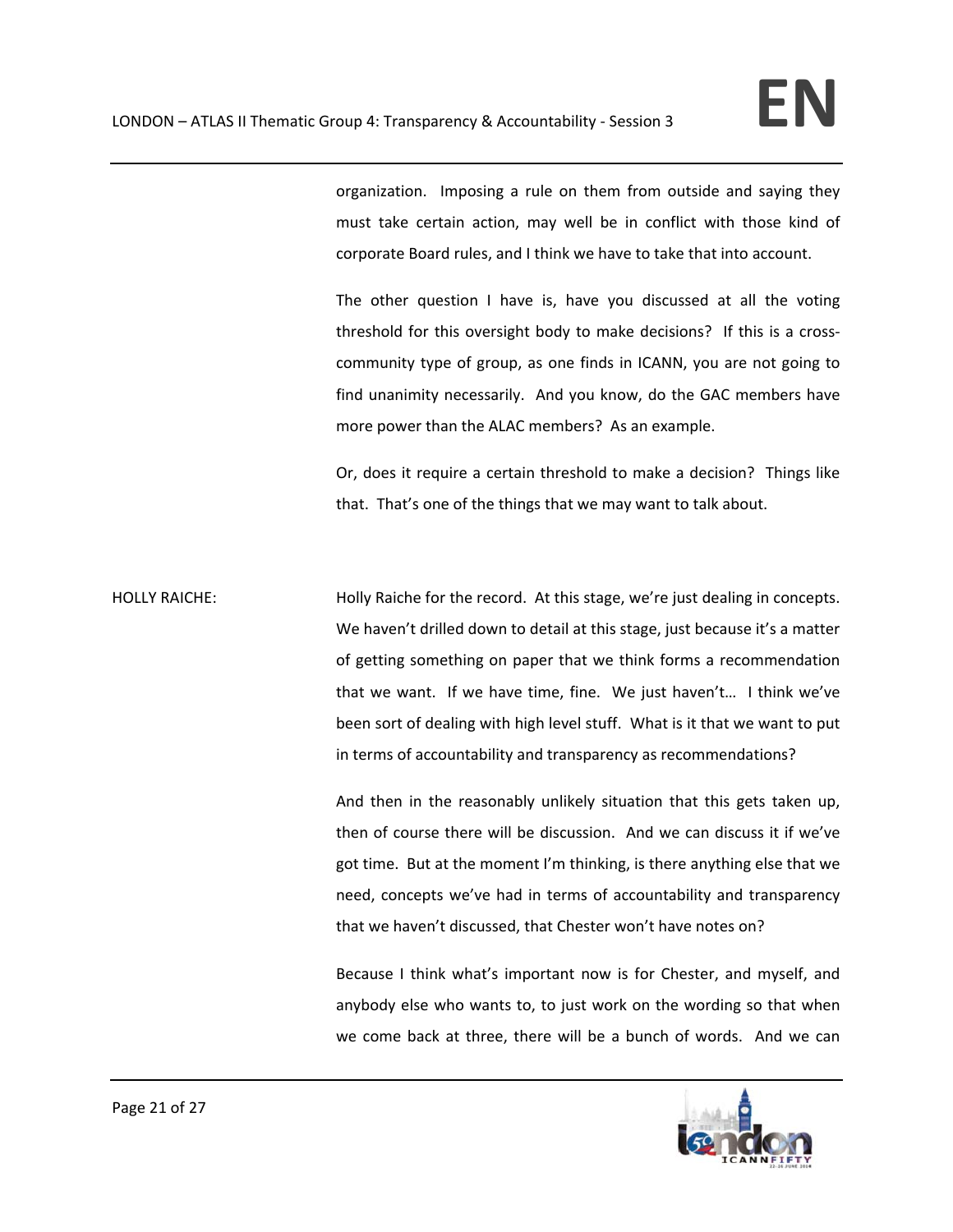actually, as a group say, "We agree with all of these things, or change some wording, or whatever." But I think we're kind of, we've had the discussions and the suggestions that we need to, and we just need to put them up and make sure that everybody agrees with it. Christoph.

CHRISTOPH WOLF: Christoph. One question. Have we talked about how a process of that body is initiated?

HOLLY RAICHE: No.

CHRISTOPH WOLF: Okay. So that's something…

HOLLY RAICHE: Well, that's again, it's a process question. It's what Alan asked…

CHRISTOPH WOLF: Yeah, I understand. I mean, that's... I think it's a detail, but it's something we have to, I think we really have to consider that.

HOLLY RAICHE: What are your concrete suggestions?

CHRISTOPH WOLF: I think it's in relation to how this body is going to be set up, that we have a possibility…

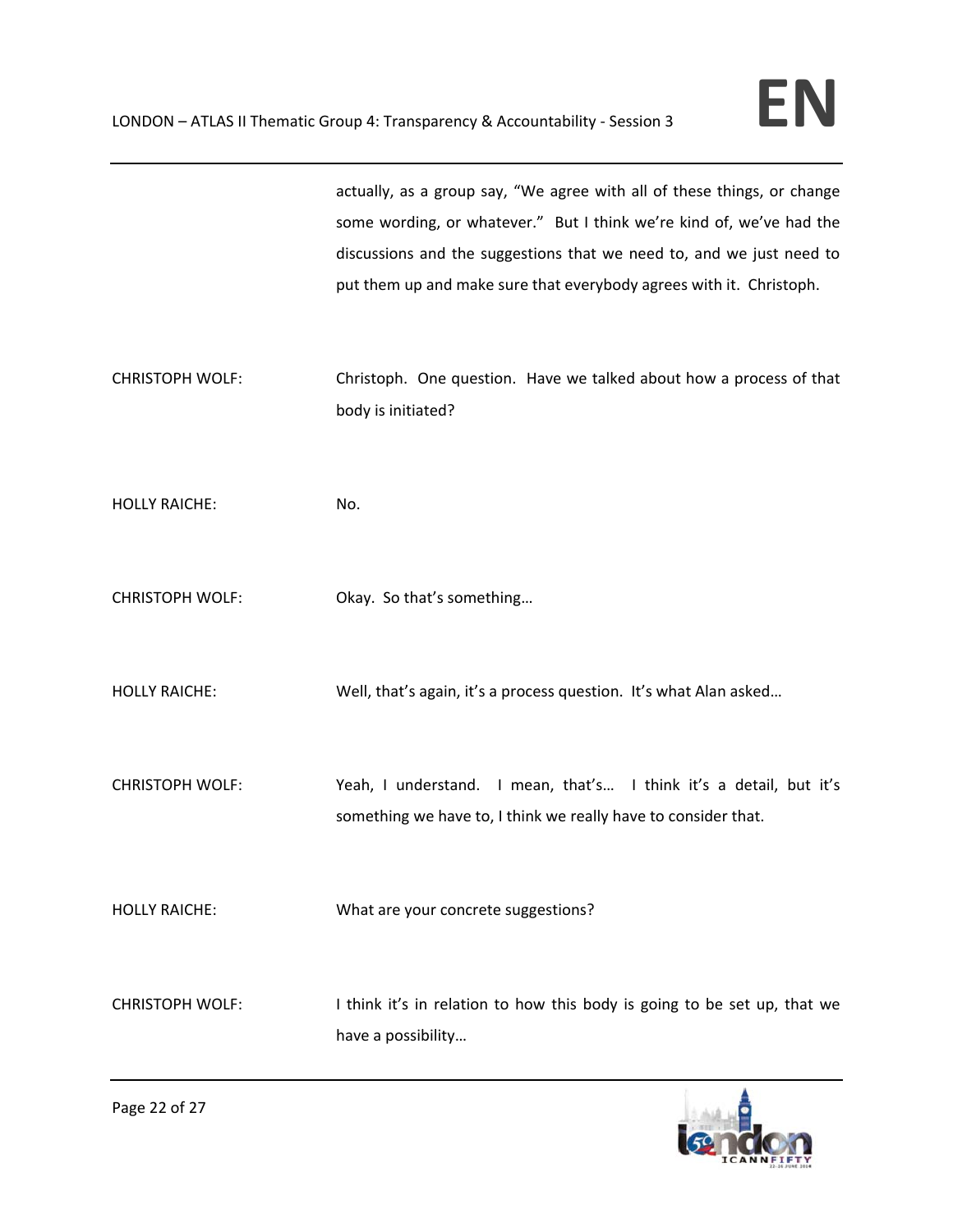| <b>HOLY RAICHE:</b>    | Okay. I'm still asking what are your concrete suggestions?                                                                                                                                                                                                                                     |
|------------------------|------------------------------------------------------------------------------------------------------------------------------------------------------------------------------------------------------------------------------------------------------------------------------------------------|
| <b>CHRISTOPH WOLF:</b> | If I may finish my sentence, thank you very much. That I just don't want<br>to have a situation where we need an unanimous decision by the body<br>to start a process, but some kind of minority rights.                                                                                       |
| <b>HOLLY RAICHE:</b>   | I don't understand your concern.                                                                                                                                                                                                                                                               |
| <b>CHRISTOPH WOLF:</b> | The concern is that, I don't know, some party outside raises an issue,<br>and a minority within that oversight body thinks that it's something, a<br>process, that should be started about, and a majority does not think so.<br>So, the question is, how do you handle this situation? Scott? |
| SCOTT:                 | If I make take an attempt to summarize. Who files the paperwork and<br>at what point? Yes?                                                                                                                                                                                                     |
| <b>HOLLY RAICHE:</b>   | Yeah, it's not who files it, it's, you might have a piece of paper, does<br>anybody take a blind bit of notice?<br>Exactly, yeah.                                                                                                                                                              |

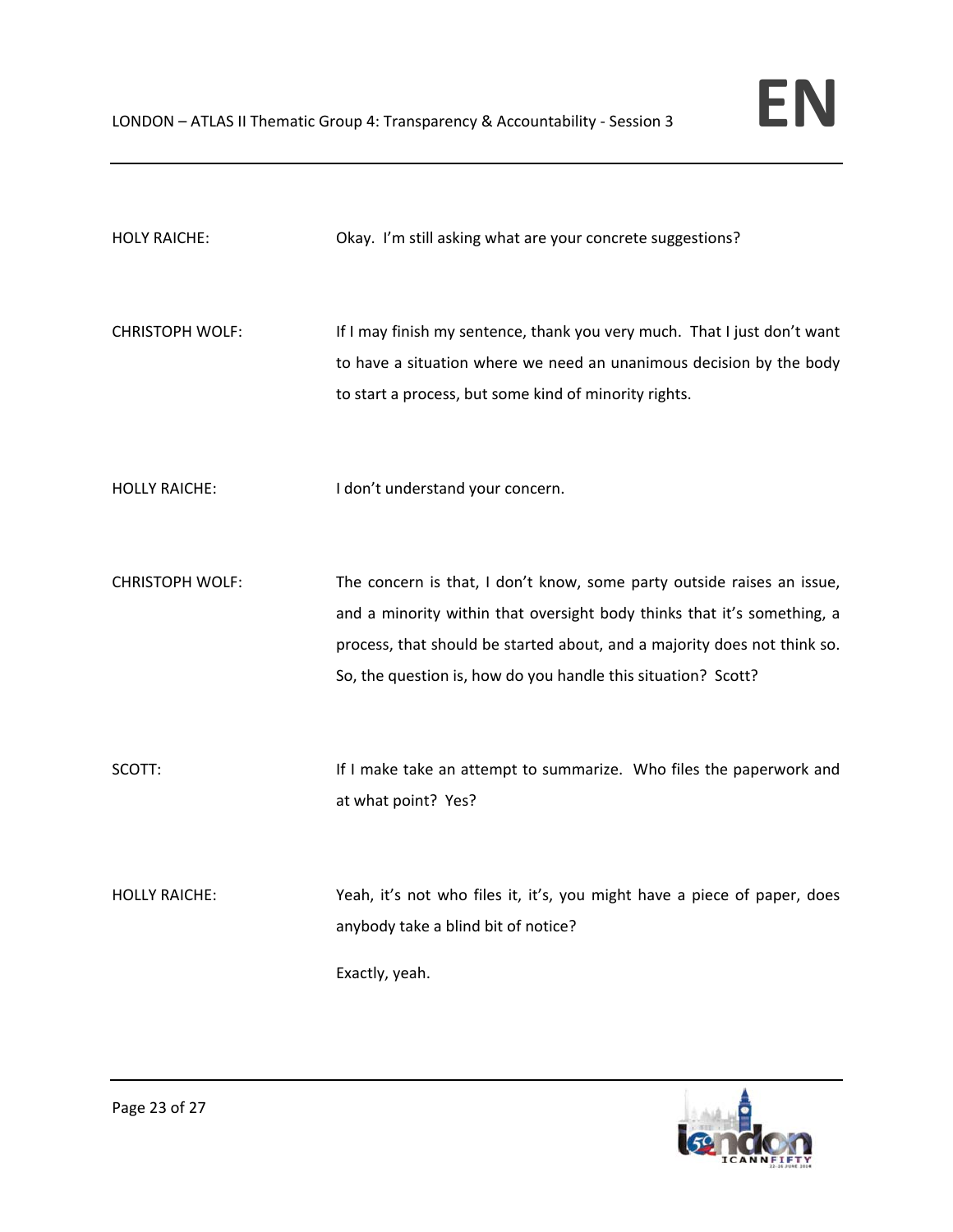- JONATHON [?]: Sorry. If by some miracle this is taken up as the recommendation, I think the number of conversations that are going to happen, both about voting thresholds will be extensive, and there will be plenty of opportunities for input into that process. I don't know if those are problems that need to be solved before we even know if anybody would buy this.
- HOLLY RAICHE: Look, I think if the best we can do at this stage, we can deal with it in session four, which will start at three, sorry, 15:00, would be… We have to have clear processes for the initiation of the issue, for the initiation of handling whatever, you know, I just… I'm not sure that this stage, we need to do more than say there should be something like this.
- ALAN GREENBERG: In my mind, a group like this cannot act on a minority, whether it requires a majority, a super majority, or what the threshold is, it can be debated. But it certainly needs to require a very significant number of the people on the oversight group feeling there is a problem.
	- So I think, something that is raised by one person and gets passed, indicates you have, there are a lot of other very weak people on that group who are willing to go along with it just to be nice, which happens in parts of ICANN. Or we need to set new rules. But I don't, yes we can debate what the number is, but in my mind, it's not 3%, or 7%, it has got to be at least a majority and probably much more than a majority.

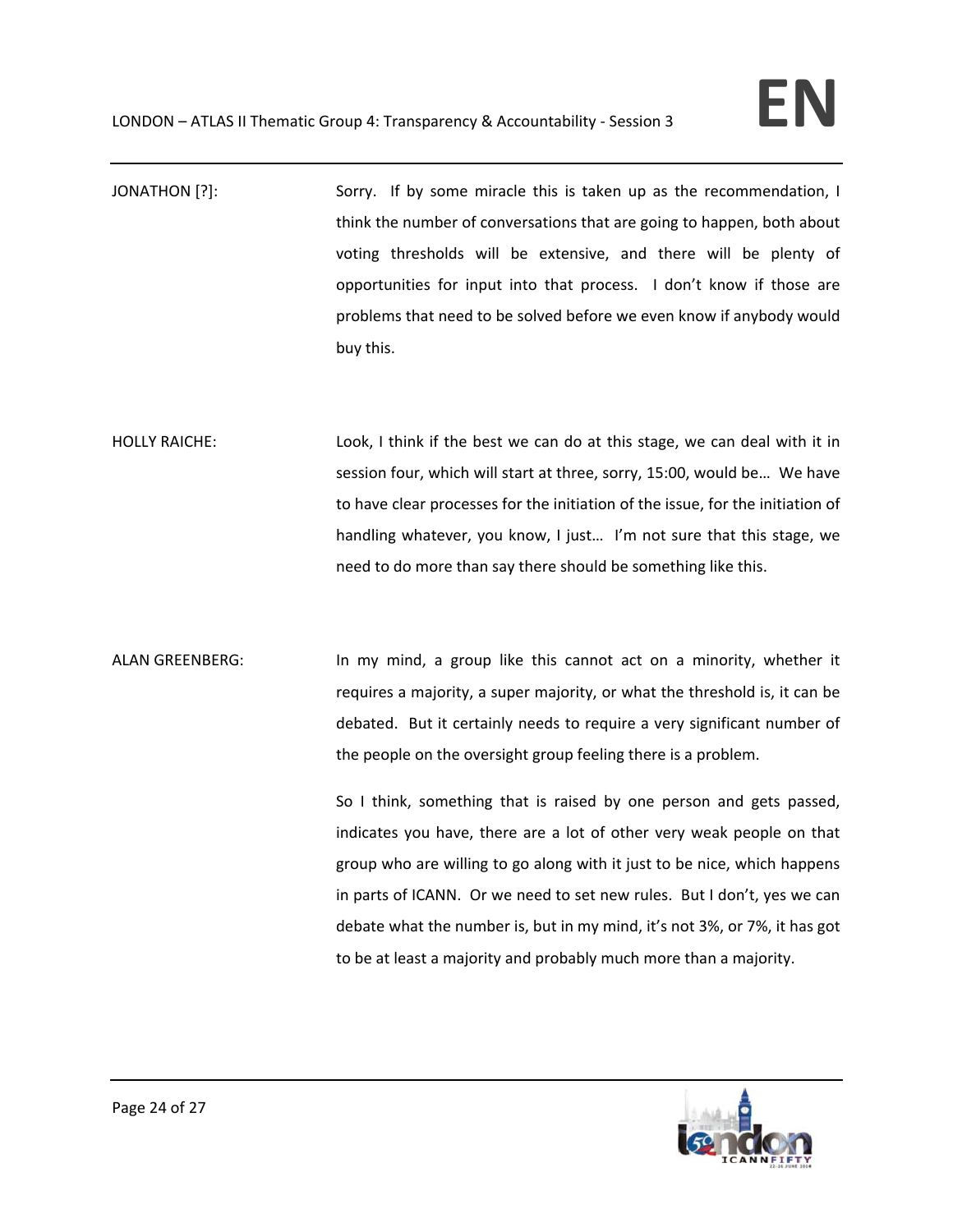| JONATHON [?]:          | I think it's not, I think it's not another bite at the apple for somebody<br>that feels like they didn't get what they wanted out of the consensus<br>process inside ICANN. I think it's about reviewing decisions where there<br>is a belief that there is consensus within the ICANN community and the<br>Board did something else.                                 |
|------------------------|-----------------------------------------------------------------------------------------------------------------------------------------------------------------------------------------------------------------------------------------------------------------------------------------------------------------------------------------------------------------------|
| <b>HOLLY RAICHE:</b>   | Yeah, or the Board did nothing. You know, there was a crisis. The Board<br>did nothing, and Yeah. It is an action. So look, I don't think we have<br>to work about numbers, I think we just have to say that the issue can be<br>taken up upon agreement, and leave it at that, not define it.<br>We don't need to define it at this stage. I mean, the likelihood of |
|                        | somebody saying, "What a fabulous idea, and we will initiate the<br>process straightaway," is pretty small. Not to say it's not a brilliant idea,<br>I'm just suggesting that might not happen straightaway.                                                                                                                                                          |
| <b>ALAN GREENBERG:</b> | Probably worth noting, it doesn't need to be unanimous.                                                                                                                                                                                                                                                                                                               |
| <b>HOLLY RAICHE:</b>   | Right. Now, everybody can get an early mark Are we supposed to<br>gather at some point and march across the street? Is that the idea?<br>At what time?                                                                                                                                                                                                                |
|                        | That's all right. You will be interrogated. In fact, everybody else can go<br>except you.                                                                                                                                                                                                                                                                             |

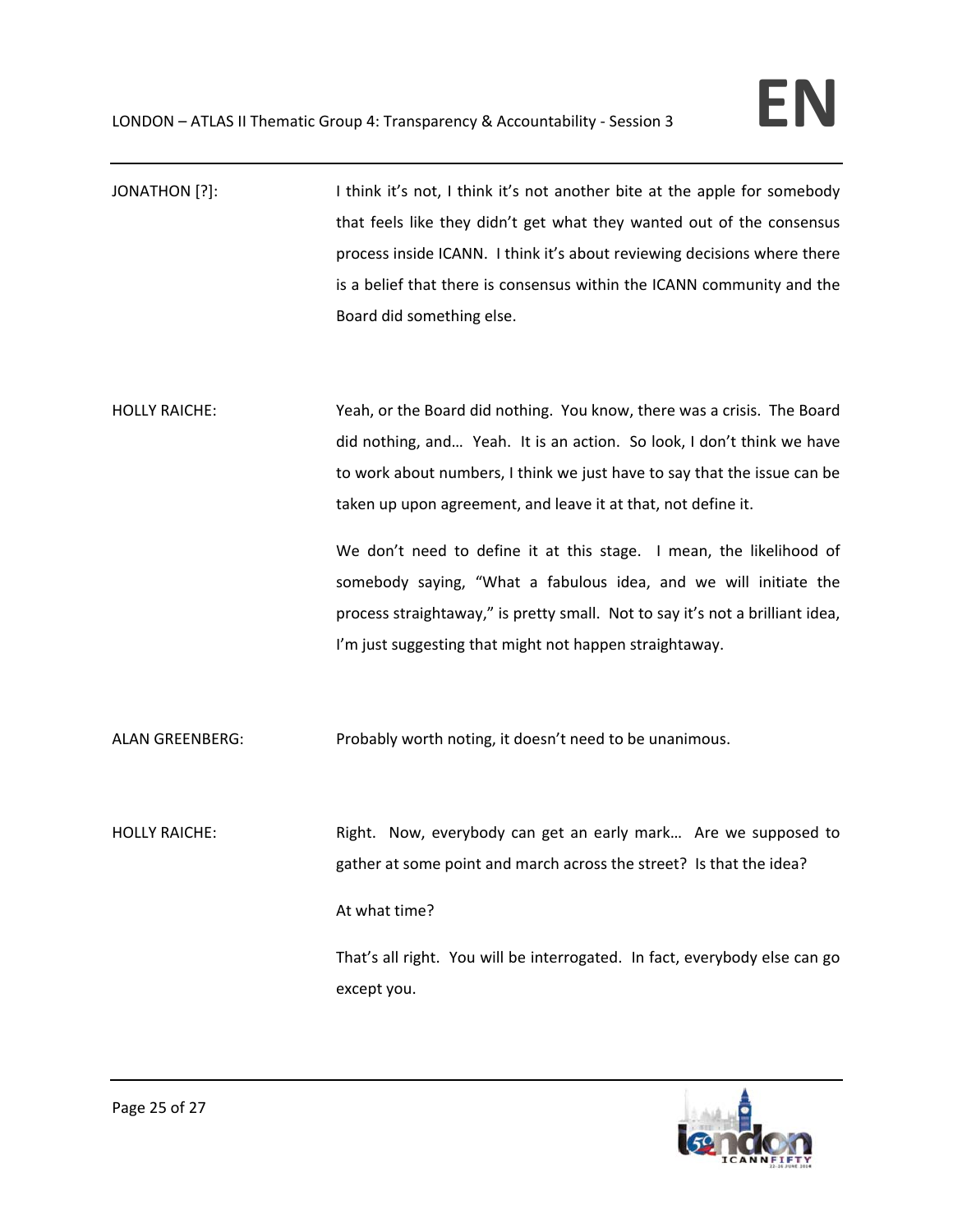We're happy to walk you through were we got to, and you can contribute because the idea is everybody can have an early mark now, and I have been informed that we are going to have to walk for our supper, lunch. No, this is at 1:15 and 3:00, what Chester and I are going to do now is reduce the discussion of a day and a half, into words that will go up on the screen that people can look at.

And anybody else is welcome to stay and help wordsmith.

No.

[Laughter]

No, no. Lunch is at 1:15, and we go for a walk.

We're not going to miss lunch. Lunch is this way, apparently. I was not present when this was told.

Oh my God, not the wine thing. Oh no.

Oh no.

Now you see that's what, we need the Board. We need this new structure we've got to just put them in a line.

No, I like it. Why didn't we think of this? At Large, we've always said advisory committee. We've got a better name.

Okay. Right.

Well, you can work with the two of us to come up with…

It's just, Christoph has a very good point. Until we can actually see the stuff up there and have a look at it, we're not going to be able to form a